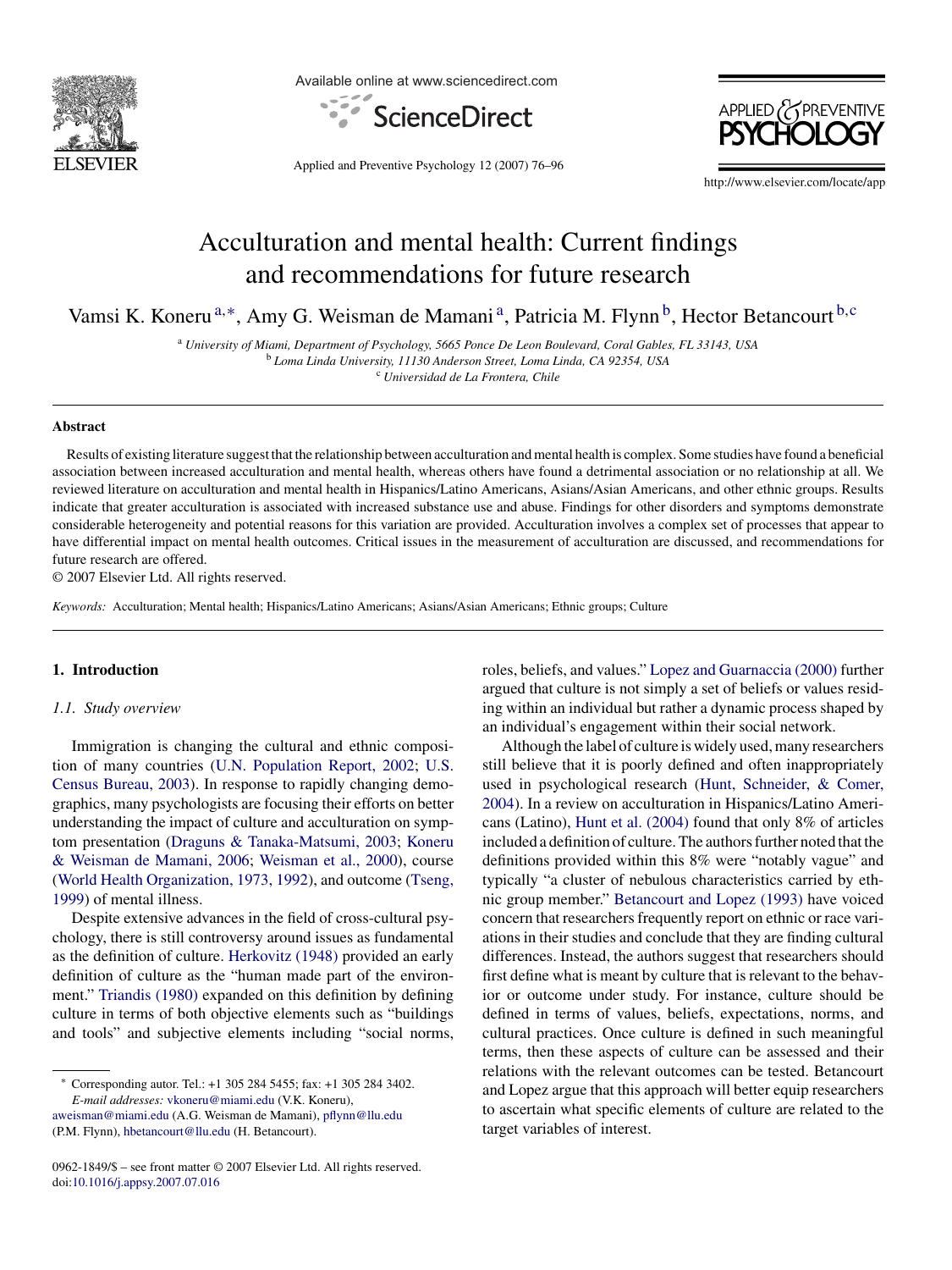#### *1.2. Aims of this paper*

Following Betancourt and Lopez's suggestion, in the current review we will systematically examine the association of acculturation with a variety of mental health outcomes. We have three primary goals within this review. First, we will summarize the current literature on acculturation and mental health. Previous reviews have typically focused on a single ethnic group (e.g., Latinos: [Rogler, Cortes, & Malgady, 1991;](#page-19-0) Asian/Asian Americans: [Salant & Lauderdale, 2003\).](#page-19-0) Similar to [Balls Organista, Organista, and Kurasaki \(2003\),](#page-15-0) we will compare and contrast findings from various ethnic groups. Second, we will examine issues of measurement heterogeneity in acculturation research and will discuss the impact this may have on findings. Finally, we will provide recommendations to inform future research efforts aimed at increasing understanding of the relationship between acculturation and mental health.

## *1.3. Conceptualizing and measuring acculturation*

In one of the earliest systematic attempts to operationalize the construct of acculturation, [Redfield, Linton, and Herskovits](#page-19-0) [\(1936\)](#page-19-0) reported "acculturation comprehends those phenomena which result when groups of individuals having different cultures come into continuous first-hand contact, with subsequent changes in the original culture patterns of either or both groups." Similarly, [Gordon \(1964\)](#page-17-0) proposed a unidimensional assimilation model in which adoption of mainstream values and beliefs was necessarily associated with the "disappearance of the ethnic group as a separate entity." More recent definitions have considered acculturation to be a multidimensional construct in which culture-of-origin and host cultural identities can vary independently. The most widely cited multidimensional conceptualization has been Berry's acculturation framework [\(Berry,](#page-15-0) [1997\).](#page-15-0) This framework is based on the definition of acculturation as "the dual process of cultural and psychological change that takes place as a result of contact between two or more cultural groups and their individual members" ([Berry, 2005\).](#page-15-0) From the perspective adopted here (see [Betancourt & Lopez,](#page-15-0) [1993\)](#page-15-0) cultural change implies changes in the components of culture such as values, beliefs, expectations, norms, and roles as well as changes in cultural practices and related psychological functioning.

Within [Berry's \(2005\)](#page-15-0) definition there is potential for individuals to maintain components of their cultural identity, engage with the culture of the larger society, and have their acculturation experience influenced by the host society. From this conceptualization four acculturation strategies emerge: an *integrative* acculturation strategy, which combines maintenance of some cultural beliefs, values, and practices while also adopting new ones from the host culture, *assimilation* or completely absorbing the norms of the host group, *segregation or separation* which is willfully or forcefully separating from the host norms, and *marginalization* or rejecting, or being rejected by, both the host and the original culture (for critique see Rudmin  $&$  Ahmadzadeh, [2001\).](#page-19-0)

Studies have typically indicated that integration is associated with the most adaptive outcomes, whereas marginalization is typically associated with deleterious outcomes ([Phinney &](#page-15-0) [Devich-Navarro, 1997\).](#page-15-0) For instance outcomes such as stress, self-esteem, and specific symptoms of mental health have been found to be influenced by an integrated or marginalized acculturation strategy. More recently, [Berry, Phinney, Sam, and Vedder](#page-15-0) [\(2006\)](#page-15-0) provided further empirical support for these four strategies in a study considering over 5000 immigrant youth from 26 different cultural backgrounds who had settled in 13 countries. Their results further corroborated a four-strategy framework and demonstrated that integration was associated with the highest level of both psychological (e.g., life satisfaction, self-esteem, and psychological problems) and sociocultural adaptation (e.g., school adjustment and behavioral problems).

#### *1.4. Acculturation and mental health*

Acculturation is a variable of considerable interest in mental health research.

Theories have suggested that acculturation may facilitate daily social interaction [\(Balls Organista et al., 2003\)](#page-15-0) and increase awareness of treatment options [\(Rodriguez-Reimann, Nicassio,](#page-19-0) [Reimann, Gallegos, & Olmedo, 2004\).](#page-19-0) Conversely, acculturation may increase stress or conflict between two competing cultures [\(Nguyen & Peterson, 1993\),](#page-18-0) or be associated with a reduction in family support ([Gil, Wagner, & Vega, 2000\).](#page-17-0) Not surprisingly, then, empirical findings have been mixed, as some studies link greater acculturation to poorer mental health, whereas others demonstrate a favorable relationship or no association at all ([Abrams, Allen, & Gray, 1993;](#page-15-0) [Miranda &](#page-17-0) [Umhoefer, 1998;](#page-17-0) [Shen & Takeuchi, 2001\).](#page-19-0)

# *1.5. Limitations in the study of acculturation and mental health*

A potential reason for the discrepancies in findings on acculturation and mental health outcomes may be that acculturation has not been operationalized consistently across studies, resulting in considerable measurement heterogeneity [\(Zane & Mak,](#page-20-0) [2003\).](#page-20-0) For example, some studies use ethnic-specific measures (e.g., [De Leon & Mendez, 1996;](#page-16-0) [Snowden & Hines, 1999\)](#page-19-0) whereas others use ethnic-general acculturation scales (e.g., [Stephenson, 2000\).](#page-19-0) Furthermore, several studies employ single variables (e.g., language, nativity status) to represent acculturation. These variables can be conceived as proxy variables of acculturation and are more reflective of grouping or population categories. More importantly, they do not measure specific values, beliefs, expectations, roles, norms, or cultural practices that define cultural adaptation.

Strong evidence indicates that "acculturation" is bidimensional. These orthogonal dimensions indicate that individuals can maintain or strengthen some values from their culture-oforigin, or the process of enculturation, while also acquiring or adapting to values of the mainstream culture, or the process of acculturation [\(Kim & Abreu, 2001;](#page-17-0) [Ryder, Alden, &](#page-19-0) [Paulhus, 2000\).](#page-19-0) Despite this, most available instruments mea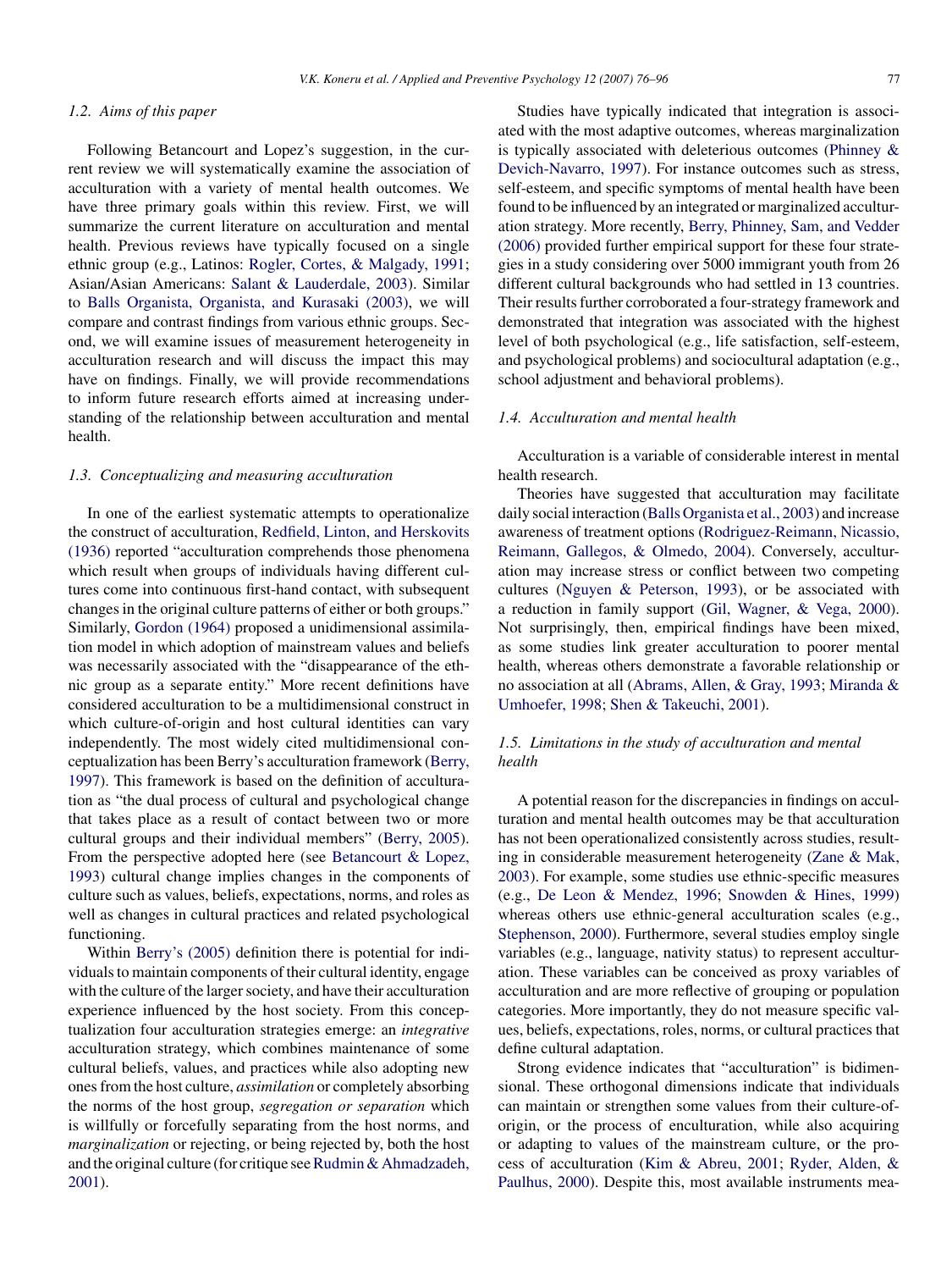sure acculturation as a unidimensional construct, suggesting that adaptation occurs along a single continuum in which acquisition of host culture values is accompanied by loss of culture-of-origin values ([Chung, Kim, & Abreu, 2004\).](#page-16-0) Debate continues regarding how to appropriately operationalize acculturation ([Kang,](#page-17-0) [2006; Rudmin, 2003\).](#page-17-0) Inconsistency in how, and what aspects of acculturation are measured may be a primary reason for disparate findings within the mental health literature [\(Salant &](#page-19-0) [Lauderdale, 2003\).](#page-19-0) To effectively measure acculturation, the definition of culture should be used to inform the operationalization of the construct. Then, what is really being measured and how it relates to mental health outcome can be systematically determined.

# **2. Methods**

A systematic literature review was conducted using the PsychInfo database. A PsychInfo database search was conducted using "acculturation" as a keyword combined with the following terms: "mental health" or "well being" or "distress" or "emotional distress" or "schizophrenia" or "bipolar disorder" or "major depression" or "depression" or "dysthymia" or "substance abuse" or "substance dependence" or "drug abuse" or "drug dependence" or "alcohol abuse" or "alcohol dependence" or "anxiety" or "generalized anxiety disorder" or "phobia" or "obsessive compulsive disorder" or "eating disorder" or "anorexia" or "bulimia." This search generated an original list of 227 empirical articles which included samples from the U.S. as well as internationally.

All empirical articles identified using these search terms were reviewed. Articles were retained that: (1) identified acculturation as a predictor variable; (2) used a structured mental health measure consisting of more than a single item; and (3) included either a structured measure of acculturation or proxy variables to represent the construct of acculturation (e.g., language usage, length of residence in host-country). Studies using a broad range of acculturation measures were retained with the aim of commenting on measurement heterogeneity in assessing acculturation. We further excluded studies not in English. Using these exclusion criteria, our search resulted in 86 articles.

# **3. Literature review**

Studies are grouped by mental health outcome variable. It should be noted that studies focusing on childhood-specific psychiatric issues are contained in Section [3.5, w](#page-12-0)hereas, studies that used child and adolescent samples that focused on one of the four other mental health variables were included in that respective section. Within each section we present findings on the relationship between acculturation and mental health separately for Latinos and Asians/Asian Americans because these groups have been researched most extensively. Research findings on other less frequently examined ethnic groups are often discussed collectively. Readers are referred to [Table 1](#page-3-0) for details on ethnic groups of focus, whether a child/adolescent or adult sample was used, sample size, acculturation measures, host-country, mental health outcome measures, and study findings. Finally,

[Table 1](#page-3-0) summarizes whether the acculturation measure was a proxy measure (P), a unidimensional measure (U), or a bidimensional measure (B), and if analyses used both dimensions of the bidimensional measure (B\*).

# *3.1. Stress and distress*

As can be seen in [Table 1,](#page-3-0) section A, five studies included in this review examined the relationship between acculturation and distress in Latino samples. Of these, two studies found that greater acculturation was associated with more distress, whereas, three studies found no relationship between these variables. The absence of significant findings in two of the three latter studies ([Franzini & Fernandez-Esquer, 2004;](#page-16-0) [Torres & Rollock,](#page-20-0) [2004\)](#page-20-0) could be specific to the very low levels of acculturation within these samples. Among highly unacculturated individuals, limited host culture language abilities may interfere with accessing resources, but may also be associated with positive attributes (e.g., living in closer contact with relatives) that protect against stress.

Mixed results have also been found with Asian/Asian American samples (see [Table 1,](#page-3-0) section A). Six studies have focused on the relationship between acculturation and distress in Asian/Asian Americans. Two of these studies found that greater acculturation was associated with more distress, but four studies found that greater acculturation was associated with more self-reliance and fewer stress symptoms.

Three of the Asian/Asian American studies used Korean, predominantly student, samples in the United States [\(Cho, Hudley,](#page-16-0) [& Back, 2003;](#page-16-0) [Kim, Sarason, & Sarason, 2006;](#page-17-0) [Lee, Moon, &](#page-18-0) [Knight, 2004;](#page-18-0) [Lee, Koeske, & Sales, 2004\).](#page-18-0) All found that more acculturation, measured by the Suinn-Lew Asian Self-Identity Acculturation scale (SL-ASIA; [Suinn, Ahuna, & Khoo, 1992\),](#page-20-0) was associated with less distress. The [Kim et al. \(2006\)](#page-17-0) study is noteworthy because it is the only article included in this review that used both self-report (explicit) and non-self-report (implicit) methods to measure level of acculturation and demonstrated different findings when comparing the two methods.

[Kim et al. \(2006\)](#page-17-0) constructed an ethnic attitude Implicit Association Test (IAT; [Greenwald, McGhee, & Schwartz, 1998\)](#page-17-0) in which first-and-second generation Korean participants were asked to categorize both Korean and Anglo (mainstream White) American names while discriminating pleasant versus unpleasant word meanings. They hypothesized that participants with a stronger positive attitude toward the Korean group would perform the task more efficiently when a Korean name was associated with pleasant attributes as opposed to unpleasant attributes. Their findings indicated that first-generation Korean-Americans indicated stronger Korean self-identity and national identity on both the explicit and implicit measure. However, second-generation Korean-Americans indicated a neutral ethnic identity, and a significant association of self with the U.S. on the explicit measure, but a preference for Korean self-identity and association of self with Korea on the implicit measure. Their findings further indicated that implicit psychological acculturation (i.e., indicating a preference for Korean self-identity and association of self with Korea measured by the IAT), unlike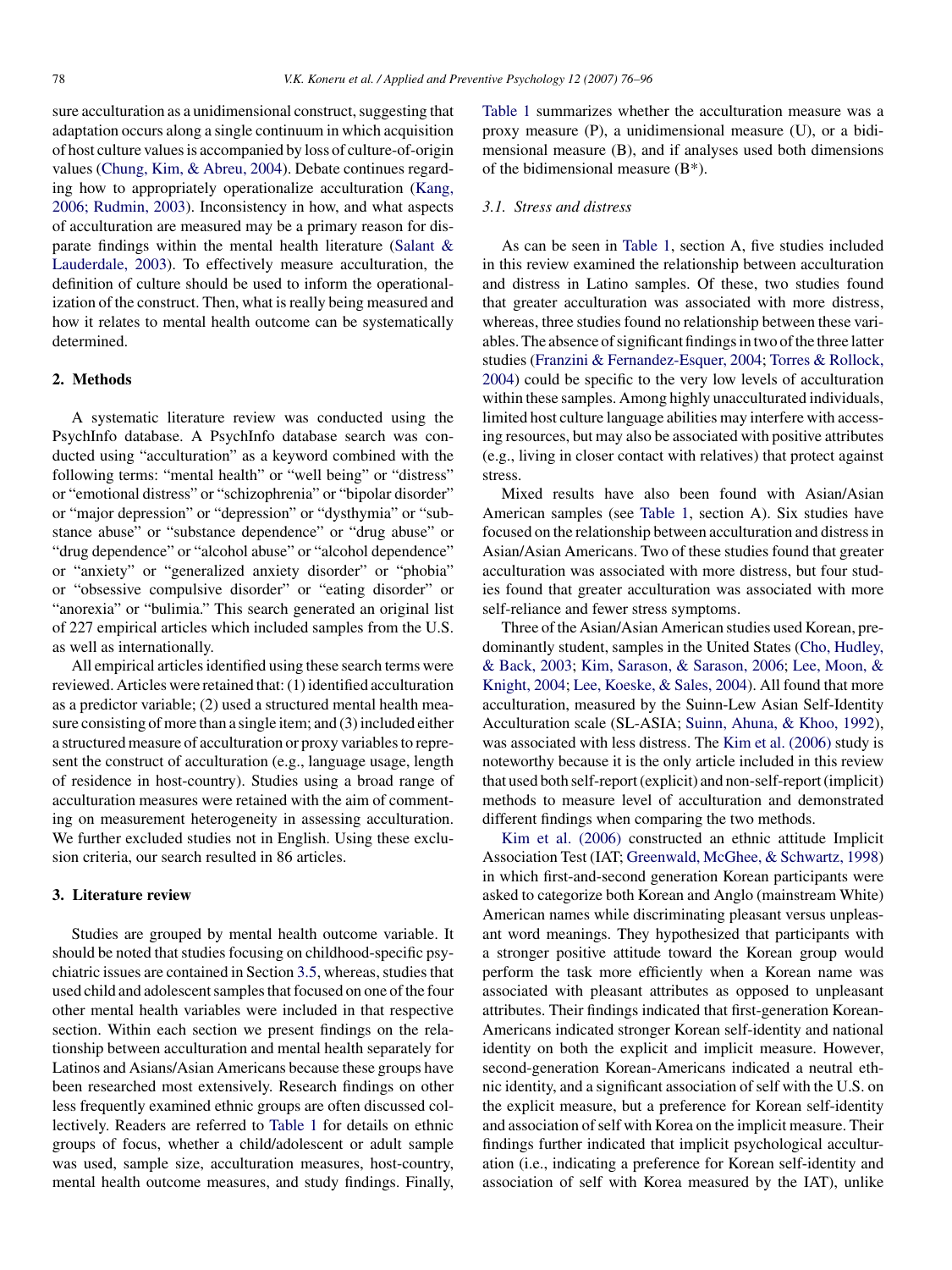<span id="page-3-0"></span>

| Table 1             |  |
|---------------------|--|
| Summary of findings |  |

| Authors                                           | Ethnic group                                                                                                             | $\boldsymbol{N}$ | Measure(s)                                                                                                                                                              | Country   | Mental health measure                                                                                                                                             | Findings                                                                                                                                                      |
|---------------------------------------------------|--------------------------------------------------------------------------------------------------------------------------|------------------|-------------------------------------------------------------------------------------------------------------------------------------------------------------------------|-----------|-------------------------------------------------------------------------------------------------------------------------------------------------------------------|---------------------------------------------------------------------------------------------------------------------------------------------------------------|
| (A) Stress and distress outcomes                  |                                                                                                                          |                  |                                                                                                                                                                         |           |                                                                                                                                                                   |                                                                                                                                                               |
| Barrett et al. (2002)                             | Multi-ethnic child and<br>adolescent<br>(Yugoslavian,<br>Chinese, Mixed<br>Culture, Australian)                          | 173              | <b>Bicultural Involvement</b><br>Questionnaire $(B^*)$ (Szapocznik<br>et al., 1980)                                                                                     | Australia | Internalizing symptoms: Revised<br>Children's Manifest Anxiety Scale<br>(Reynolds and Richmond, 1985);<br>Trauma Symptom Checklist for Children<br>(Briere, 1996) | Greater acculturation (greater<br>Australianism and integration) was<br>associated with fewer symptoms of<br>anxiety and PTSD.                                |
| <b>Bratter and Eschbach</b><br>(2005)             | Multi-ethnic (includes 162,032<br>non Hispanic Whites,<br>Hispanics, Asians,<br>African American and<br>Native American) |                  | Length of time in the $U.S.$ ;<br>Language use $(P)$                                                                                                                    | U.S.      | Nonspecific psychological distress:<br>NHIS Psychological Distress Measure<br>(Kessler et al., 2002).                                                             | Greater acculturation was associated<br>with more distress.                                                                                                   |
| Buddington (2002)                                 | Jamaican                                                                                                                 | 150              | <b>Behavioral Acculturation Scale</b><br>(U)                                                                                                                            | U.S.      | Stress: Global Stress Measure (Cohen et<br>al., 1983)                                                                                                             | Greater acculturation was associated<br>with more stress                                                                                                      |
| Castillo et al. (2004)                            | Mexican-American                                                                                                         | 247              | <b>Acculturation Rating Scale for</b><br>Mexican Americans-II (B)<br>(ARSMA-II; Cuellar et al.,<br>1995a,b)                                                             | U.S.      | Perceived Distress: Outcome<br>Questionnaire-45 (Lambert et al., 1996).                                                                                           | No relationship.                                                                                                                                              |
| Cho et al. (2003)                                 | Korean-American<br>Adolescents                                                                                           | 51               | Suinn-Lew Asian Self-Identity<br>Scale (SL-ASIA) (U) (Suinn et<br>al., 1992)                                                                                            | U.S.      | Several mental health outcomes (e.g.,<br>anxiety, depression, stress): Self-Report<br>of Personality (Reynolds and Kamphaus,<br>1992)                             | Greater acculturation was associated<br>with fewer stress symptoms                                                                                            |
| Franzini and<br>Fernandez-Esquer (2004)           | Mexican                                                                                                                  | 1,745            | Nativity and Spanish Language<br>use $(P)$                                                                                                                              | U.S.      | Mental Health: Mental Component<br>Summary Scale of the Short Form Health<br>Survey (Ware et al., 1996)                                                           | No relationship                                                                                                                                               |
| Kim et al. (2006)                                 | Korean-American                                                                                                          | 288              | SL-ASIA (U) (Suinn et al., 1992);<br>Multi-group Ethnic Identity<br>Measure (MEIM) (U) (Phinney,<br>1992); Implicit Association Test<br>$(B^*)(Greenwald et al., 1998)$ | U.S.      | Psychological Distress: Brief Symptom<br>Inventory (Derogatis, 1975)                                                                                              | Implicit acculturation, a preference<br>for Korean self-identity and<br>association of self with Korea, was<br>associated with more psychological<br>distress |
| Lee et al., 2004                                  | Korean                                                                                                                   | 74               | SL-ASIA (U) (Suinn et al., 1992)                                                                                                                                        | U.S.      | Psychological Distress: Brief Symptom<br>Inventory (Derogatis and Melisartos,<br>1983)                                                                            | Greater acculturation was associated<br>with fewer stress symptoms                                                                                            |
| Liebkind, Jasinskaja-Lahti,<br>and Solheim (2004) | Vietnamese youth                                                                                                         | 512              | Proficiency in majority language<br>(P)                                                                                                                                 | Finland   | School Adjustment: Scale based on<br>Andersen (1982) and Moos' (1989) work                                                                                        | Integrative acculturation was<br>associated with less stress                                                                                                  |
| MacLachlan et al. (2004)                          | Irish                                                                                                                    | 73               | 3-Item measure assessing:<br>change in Irish culture, retention<br>of "old Ireland", being a part of<br>"new Ireland" (U)                                               | Ireland   | Psychological Distress: General Health<br>Questionnaire (Goldberg, 1992)                                                                                          | Assimilationist acculturation strategy<br>was associated with better mental<br>health                                                                         |
| Mak, Xiaohua Chen,<br>Wong, and Zane $(2005)$     | Chinese-American                                                                                                         | 1503             | Language usage; ethnic social<br>affiliation; involvement in<br>cultural activities (P)                                                                                 | U.S.      | Psychological distress: Global Severity<br>Index of the Symptom Checklist<br>90-Revised (Derogatis, 1978)                                                         | Greater acculturation is associated<br>with more distress                                                                                                     |
| Navara and James (2005)                           | Multi-ethnic<br>(Missionaries from N.<br>American, Australia,<br>New Zealand)                                            | 76               | Length of stay; previous<br>cross-cultural experience;<br>language $(P)$                                                                                                | U.S.      | Perceived stress: Perceived stress scale<br>(Cohen et al., 1983)                                                                                                  | Language familiarity was associated<br>with less stress, whereas, longer<br>duration of residence was associated<br>with higher stress                        |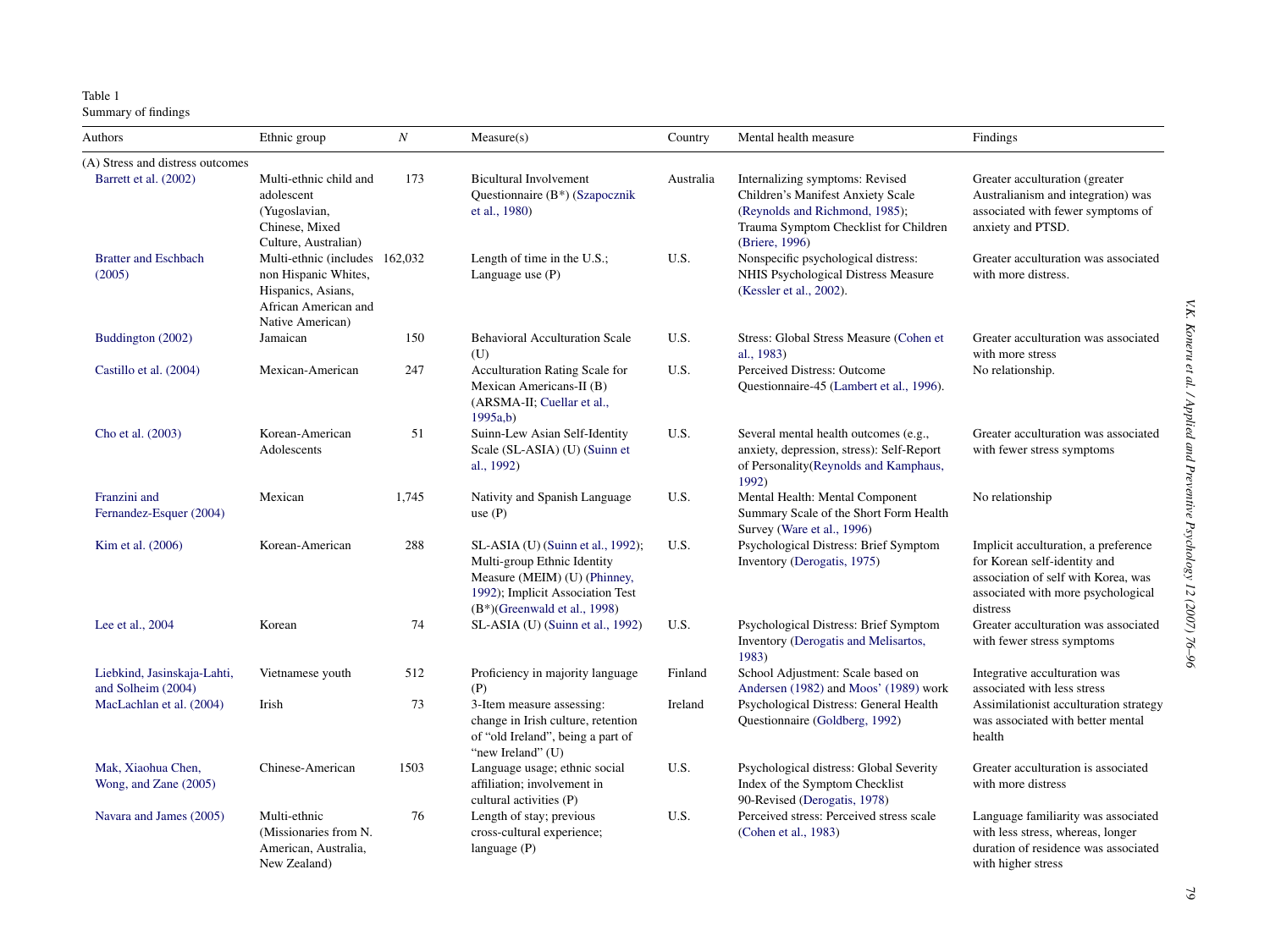| Authors                                   | Ethnic group                                                                                                                                           | $\boldsymbol{N}$ | Measure(s)                                                                                                                        | Country                 | Mental health measure                                                                                                                                                                                                                                | Findings                                                                                                                                       |
|-------------------------------------------|--------------------------------------------------------------------------------------------------------------------------------------------------------|------------------|-----------------------------------------------------------------------------------------------------------------------------------|-------------------------|------------------------------------------------------------------------------------------------------------------------------------------------------------------------------------------------------------------------------------------------------|------------------------------------------------------------------------------------------------------------------------------------------------|
| Ouarasse and van de Vijver<br>(2004)      | Moroccan                                                                                                                                               | 155              | Perceived mainstream and<br>minority demands for integration,<br>tolerance and vitality $(B^*)$                                   | The<br>Nether-<br>lands | Depressive Tendencies and<br>Psychosomatic: complaints: 18-item<br>measure of mental health blending the<br>Depressive Tendencies Scale (Alsaker,<br>1990) and the WHO cross-national<br>somatic survey of psychological and<br>symptoms (WHO, 1988) | Perceived mainstream and minority<br>integration, tolerance, and<br>permissiveness to adjust, and vitality<br>were associated with less stress |
| Pillay (2005)                             | African-American                                                                                                                                       | 136              | African-American Acculturation<br>Scale-33 (U) (Landrine &<br>Klonoff, 1994)                                                      | U.S.                    | Psychological Well-Being and Distress:<br>Mental Health Inventory (Veit and Ware,<br>1983)                                                                                                                                                           | Greater acculturation was associated<br>with more distress                                                                                     |
| Safdar et al. (2003)                      | Iranian                                                                                                                                                | 166              | Revised version of Acculturation<br>Attitudes Scale (U) (Kim, 1984)                                                               | Canada                  | Psychosocial Adjustment: Short form of<br>Scales of psychological well-being<br>(Ryff, 1989)                                                                                                                                                         | Greater assimilation was associated<br>with less psycho-physical distress                                                                      |
| Torres and Rollock (2004)                 | Hispanic                                                                                                                                               | 96               | Cultural Life Style Inventory (U)<br>(Mendoza, 1989)                                                                              | U.S.                    | <b>Acculturative Distress (involves</b><br>affective, behavioral, and psychosomatic<br>responses to general and cultural stress):<br><b>Cultural Adjustment Difficulties</b><br>Checklist (Sodowsky and Lai, 1997)                                   | No relationship                                                                                                                                |
| Vinuesa Thoman and Suris<br>(2004)        | Hispanic                                                                                                                                               | 101              | ARSMA-II (B) (Cuellar et al.,<br>1995a,b)                                                                                         | U.S.                    | Overall Psychological Distress: Brief<br>Symptom Inventory (Derogatis, 1993)                                                                                                                                                                         | Low-bicultural acculturation<br>predicted higher levels of<br>psychological distress                                                           |
| Virta et al. (2004)                       | <b>Turkish Adolescents</b>                                                                                                                             | 840              | Four 5-item scales to assess<br>acculturation strategies (i.e.,<br>assimilation, separation,<br>marginalization, integration) (B) | Norway<br>and<br>Sweden | Self-esteem: 10-item scale adapted from<br>Rosenberg's (1986) self-esteem<br>inventory                                                                                                                                                               | Integration was associated with<br>better mental health, opposite pattern<br>with marginalization                                              |
| (B) Alcohol/substance disorders           |                                                                                                                                                        |                  |                                                                                                                                   |                         |                                                                                                                                                                                                                                                      |                                                                                                                                                |
| Cheng et al. $(2004)$                     | Malayo-Polynesian                                                                                                                                      | 499              | Taiwan Aboriginal Acculturation<br>(U) Scale (Cheng & Hsu, 1995)                                                                  | Taiwan                  | Psychiatric morbidity: Chinese Clinical<br>Inter-view Schedule (Goldberg et al.,<br>1970)                                                                                                                                                            | Cultural assimilation was associated<br>with greater risk for alcoholism                                                                       |
| Epstein et al. (2003)                     | Hispanic adolescents                                                                                                                                   | 1,038            | Language $(P)$                                                                                                                    | U.S.                    | Psychological Distress: Mental Health<br>Inventory (Veit and Ware, 1983)                                                                                                                                                                             | Higher acculturation was associated<br>with higher rates of drug use                                                                           |
| Gfroerer and Tan (2003)                   | Multi-ethnic youth<br>(Predominantly U.S.<br>born [92.9%], 7.1%<br>foreign born from<br>Mexico, Germany,<br>Philippines, India,<br>Vietnam, and Korea) | 50,947           | Length of residence in the U.S.<br>(P)                                                                                            | U.S.                    | Substance Use: National Household<br>Survey on Drug Abuse (SAMHSA,<br>2001)                                                                                                                                                                          | Higher acculturation was associated<br>with higher rates of alcohol use                                                                        |
| Gil et al. (2004)                         | Hispanic and African<br>American adolescents                                                                                                           | 213              | Modified scale measuring<br>language and behaviors based on<br>Cuellar et al., 1980 (U)                                           | U.S.                    | Alcohol and Marijuana Use: Time-line<br>Follow-back Follow-back Interview<br>(Sobell and Sobell, 1992)                                                                                                                                               | Higher acculturation was associated<br>with higher rates of alcohol use                                                                        |
| Nieri, Kulis, Keith, and<br>Hurdle (2005) | Mexican-American<br>adolescents                                                                                                                        | 1343             | Spanish-language predominance<br>(P)                                                                                              | U.S.                    | Positive consequences of drug/substance<br>use: 6-item scale measuring positive<br>consequences of alcohol, cigarette, or<br>marijuana use                                                                                                           | Higher acculturation was associated<br>with higher rates of alcohol use                                                                        |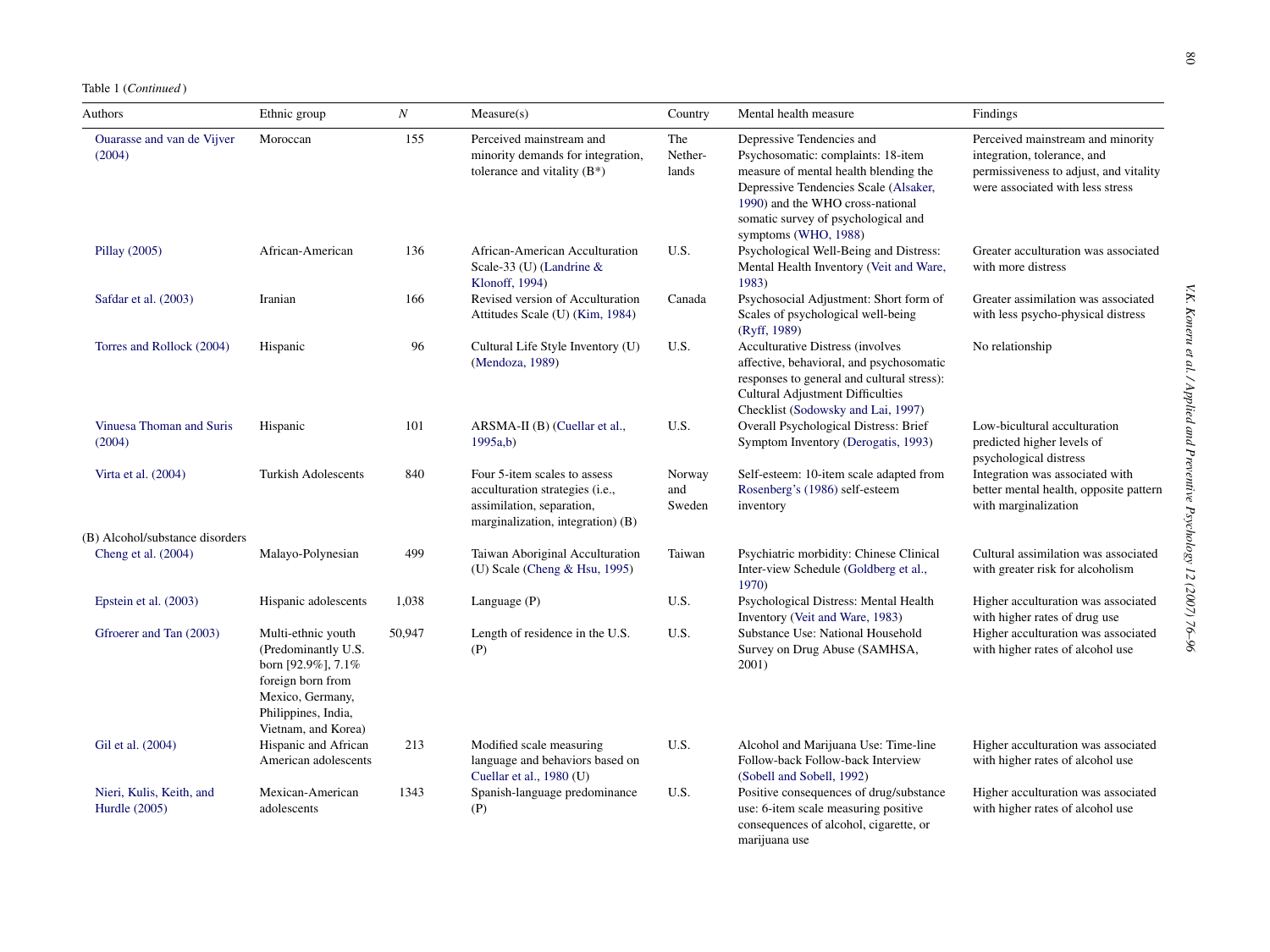| Sakai, Ho, Shore, Risk, and<br>Price (2005)          | Asian                                                  | 159   | Place of birth (P)                                                                         | U.S.           | Substance and Drug Dependence:<br>National Household Survey on Drug<br>Abuse (used DSM-IV criteria to generate<br>both substance and drug dependence<br>diagnoses)                                                    | Higher acculturation was associated<br>with greater substance dependence                                                             |
|------------------------------------------------------|--------------------------------------------------------|-------|--------------------------------------------------------------------------------------------|----------------|-----------------------------------------------------------------------------------------------------------------------------------------------------------------------------------------------------------------------|--------------------------------------------------------------------------------------------------------------------------------------|
| Segura et al. (2003)                                 | Latino adolescents                                     | 115   | ARSMA-II (B) (Cuellar et al.,<br>1995a,b)                                                  | U.S.           | Alcohol consumption: Self-Report<br>Questionnaire designed to categorize the<br>frequency, quantity, and type of alcohol<br>used in the past year                                                                     | Higher acculturation was associated<br>with greater alcohol consumption                                                              |
| So and Wong (2006)                                   | Asian-American                                         | 248   | <b>Acculturation Lifestyle Survey</b><br>(U)                                               | U.S.           | Substance use: Substance Use Checklist                                                                                                                                                                                | Higher acculturation was associated<br>with more substance use                                                                       |
| Turner et al. (2006)                                 | Cuban-Americans and<br>other Hispanics                 | 888   | 5-item Linear Language<br>Behavior Measure (U) (Vega and<br>Gil, 1998)                     | U.S.           | Lifetime occurrence of psychiatric and<br>substance disorders: Michigan composite<br>international diagnostic interview<br>(Robbins et al., 1988)                                                                     | Higher acculturation was associated<br>with higher rates of drug dependence                                                          |
| (C) Eating Disorders<br>Abdollahi and Mann<br>(2001) | Iranian women in Iran<br>and America                   | 104   | Length of residence in U.S.;<br>language $(P)$                                             | U.S.           | Body Size and Shape: Figure Rating<br>Scale (FRS) (Stunkard et al., 1983);<br>Eating Disorder Symptoms: Eating<br>Disorder Examination Questionnaire<br>(EDE-Q; Fairburn and Beglin, 1994)                            | No relationship                                                                                                                      |
| Barry and Garner (2001)                              | East-Asian (Chinese,<br>Japanese Korean)               | 150   | <b>East Asian Acculturation</b><br>Measure (U) (Barry, 1999)                               | U.S.           | Eating concerns: five items from EAT-26<br>(Garner and Garfinkel, 1979)                                                                                                                                               | Greater assimilation was associated<br>with less psychological discomfort<br>after eating                                            |
| Becker et al. (2003)                                 | Fijian                                                 | 50    | Assimilation to Western culture<br>and acculturation from Fijian<br>tradition $(B^*)$      | Fiji           | Binge Eating Behavior: Questionnaire on<br>Eating and Weight Patterns-Revised<br>(Nangle et al., 1994)                                                                                                                | Binge eating was associated with<br>non-Fijian attitude (e.g., body can be<br>reshaped through diet and exercise)<br>toward the body |
| Bhugra and Bhui (2003)                               | Multi-ethnic (White,<br>Black, Asian, Other)           | 226   | Language preference; Food and<br>clothing choices (P)                                      | London         | Bulimia Symptomatology: BITE<br>(Henderson and Freeman, 1987)                                                                                                                                                         | For both Blacks and Others, higher<br>acculturation was associated with<br>more symptoms of bulimia                                  |
| Bhugra, Bhui, and Gupta<br>(2000)                    | Indian                                                 | 504   | English language usage; reading<br>and/or listening to music in<br>English (P)             | India          | Bulimia Symptomatology: BITE<br>(Henderson and Freeman, 1987)                                                                                                                                                         | No relationship                                                                                                                      |
| Cachelin and Regan (2006)                            | Multi-ethnic<br>(Hispanic, Asian,<br>Black, and White) | 1,257 | Country of birth; parent's country<br>of birth; whether English is<br>primary language (P) | U.S.           | Eating attitudes: EAT (Garner and<br>Garfinkel, 1979); body distortion BDQ<br>(Fisher, 1970)                                                                                                                          | Higher acculturation was associated<br>with higher levels of dietary restraint                                                       |
| <b>Chamorro and Flores-Ortiz</b><br>(2000)           | Mexican-American                                       | 139   | ARSMA-II (B) (Cuellar et al.,<br>1995a,b)                                                  | U.S.           | Eating attitudes: EAT-26 (Garner et al.,<br>1982)                                                                                                                                                                     | Higher acculturation was associated<br>with more controlled eating                                                                   |
| Chan and Owens (2006)                                | Chinese                                                | 301   | MEIM (U) (Phinney, 1992)                                                                   | New<br>Zealand | Eating disorder symptoms: EDI (Garner<br>et al., 1983)                                                                                                                                                                | Higher acculturation was associated<br>with less eating disorder symptoms                                                            |
| Davis and Katzman (1999)                             | Chinese                                                | 197   | SL-ASIA (U) (Suinn et al., 1992)                                                           |                | Eating disorder symptoms: EDI (Garner<br>et al., 1983)                                                                                                                                                                | Higher acculturation was associated<br>with greater eating disorder<br>symptoms                                                      |
| Franko and Herrera (1997)                            | Guatemalan-<br>American                                | 57    | Culture questionnaire (U)<br>(Pumariega, 1986)                                             | U.S.           | Drive for thinness and body<br>dissatisfaction: EDI-2; Fear of Fat: Fear<br>of Fat Scale (Goldfarb et al., 1985);<br>Body attitude: multidimensional<br>body-self relations; (MBSRQ; Brown,<br>Cash, & Mikulka, 1990) | Higher acculturation was associated<br>with greater body image<br>disparagement                                                      |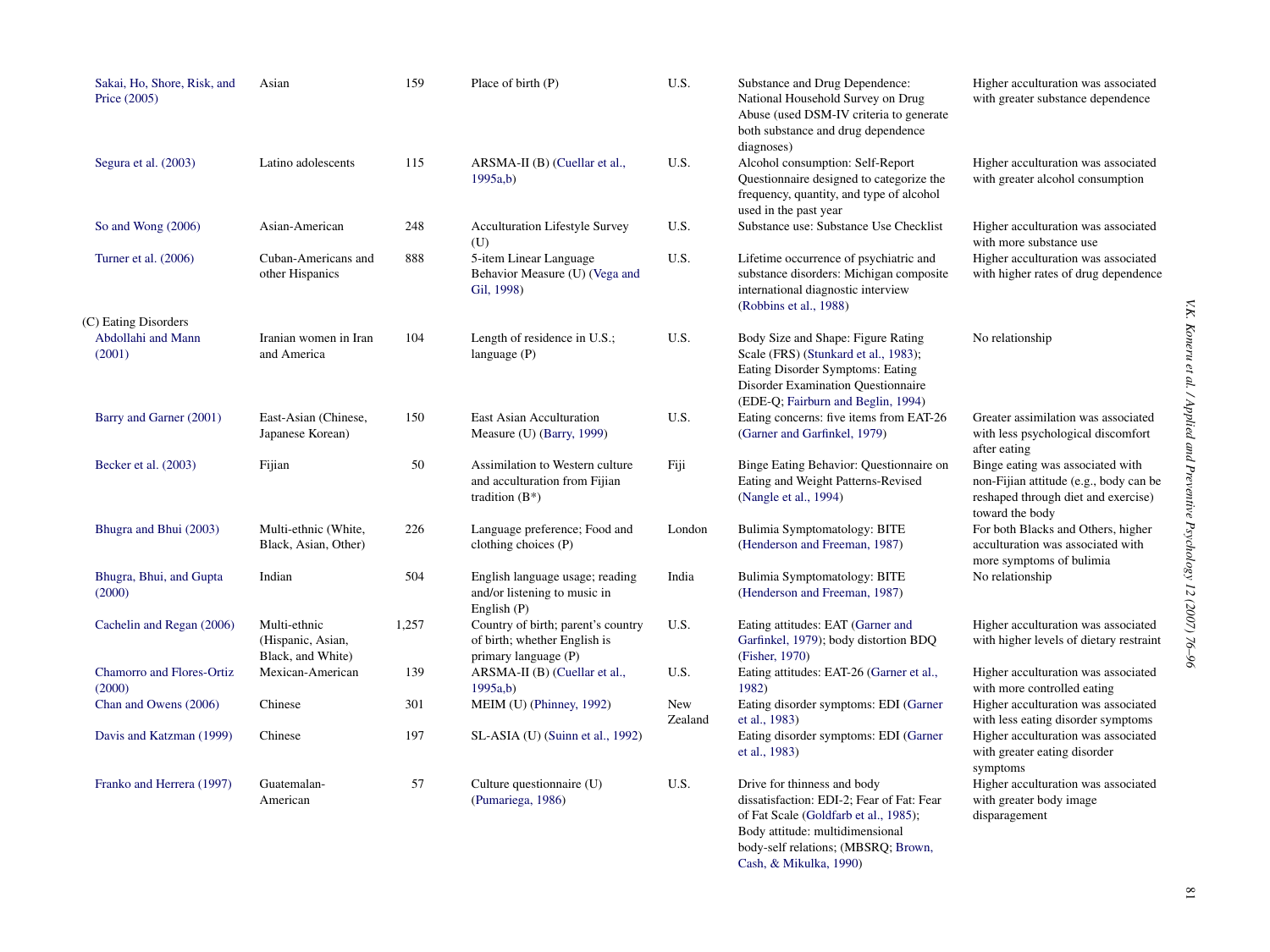and Vietnamese)

| Authors                                                   | Ethnic group                                                 | $\cal N$ | Measure(s)                                                                                | Country         | Mental health measure                                                                                                                                                                                                                                                                                                          | Findings                                                                                          |
|-----------------------------------------------------------|--------------------------------------------------------------|----------|-------------------------------------------------------------------------------------------|-----------------|--------------------------------------------------------------------------------------------------------------------------------------------------------------------------------------------------------------------------------------------------------------------------------------------------------------------------------|---------------------------------------------------------------------------------------------------|
| Gowen, Hayward, Killen,<br>Robinson, and Taylor<br>(1999) | Hispanic                                                     | 920      | Language spoken at home; time<br>lived in U.S. $(P)$                                      | U.S.            | Body dissatisfaction: EDI-BD (Garner et<br>al., 1983); weight concerns: Weight<br>Concerns Index (Killen et al., 1994)                                                                                                                                                                                                         | Higher acculturation was associated<br>with partial syndrome eating<br>disorders                  |
| Haudek, Rorty, and Henker<br>(1999)                       | Asian                                                        | 51       | SL-ASIA (U) (Suinn,<br>Rickard-Figueroa, Lew, and<br>Vigil, 1987)                         | U.S.            | Eating disorder symptoms: eating<br>disorder examination (EDE; Fairburn<br>and Cooper, 1993); 3 subscales of the<br>EDI (Garner et al., 1983)                                                                                                                                                                                  | No relationship                                                                                   |
| Jennings et al. (2005)                                    | Asian                                                        | 42       | Typical Asian Index (TA) and<br>Typical Caucasian Australian<br>Index $(TCA)$ $(B^*)$     | Australia       | Eating disorder symptoms: EAT-26<br>(Garner et al., 1982); EDI-2 (Garner et<br>al., 1983)                                                                                                                                                                                                                                      | Higher scores on the Typical Asian<br>Index were associated with more<br>eating disorder symptoms |
| Joiner and Kashubeck<br>(1996)                            | Mexican-American                                             | 120      | ARSMA (B) (Cuellar et al., 1980)                                                          | U.S.            | Body dissatisfaction: Body<br>Dissatisfaction Scale of EDI (Garner et<br>al., 1983); eating attitudes: EAT-26<br>(Garner et al., 1982); bulimic<br>symptomatology: BULIT-R (Thelen et<br>al., 1991); body shape satisfaction: Body<br>Figure Perception and Preference<br>Questionnaire (Stunkard et al., 1983)                | No relationship                                                                                   |
| Kuba and Harris (2001)                                    | Mexican-American                                             | 115      | Minority-majority relations<br>survey(U) (MMRS; Sodowsky et<br>al., 1991)                 | U.S.            | Eating disorder symptoms: structured<br>interview for anorexia and bulimia<br>(SIAB; Fichter et al., 1991)                                                                                                                                                                                                                     | No relationship                                                                                   |
| Lester and Petrie (1995)                                  | Mexican-American                                             | 142      | ARSMA (B) (Cuellar et al., 1980)                                                          | U.S.            | Body satisfaction: Body Parts<br>Satisfaction Scale (BPSS; Bohrnstedt,<br>1977); Bulimic symptomatology:<br>BULIT-R (Thelen et al., 1991)                                                                                                                                                                                      | No relationship                                                                                   |
| Marais, Wassenaar, and<br>Kramers (2003)                  | <b>Black South African</b><br>men, women, and<br>white men   | 150      | South African Acculturation<br>Scale (U) (Kramers, 2000)                                  | South<br>Africa | Body image disturbances: EDI (Garner<br>et al., 1983)                                                                                                                                                                                                                                                                          | Assimilation was associated with<br>more eating disorder symptoms                                 |
| Ogden and Elder (1998)                                    | Asian (Indian,<br>Pakistani, Sri Lankan,<br>Other)           | 100      | Language preference; friends;<br>music preferences (P)                                    | U.K.            | Body Image: BSQ (Cooper et al., 1987);<br>Silhouettes (subjects examined and rated<br>a set of 12 cards indicating which figure<br>they thought they were most like and<br>their ideal shape); eating behavior:<br>restrained eating section of the Dutch<br>Eating Behaviour Questionnaire (DEBQ;<br>Van Strien et al., 1986) | No relationship                                                                                   |
| Sahi Iyer and Haslam<br>(2003)                            | South Asian                                                  | 122      | SL-ASIA (U) (Suinn et al., 1992)                                                          | U.S.            | Eating attitudes: EAT-26 (Garner et al.,<br>1982)                                                                                                                                                                                                                                                                              | No relationship                                                                                   |
| Stark-Wrobleweski,<br>Yanico, and Lupe (2005)             | Asian (Japanese,<br>Chinese, Taiwanese,<br>Hong Kong)        | 106      | <b>American-International Relations</b><br>Survey (U) (AIRS; Sodowsky<br>and Plake, 1991) | U.S.            | Eating pathology: EAT-26 (Garner et al.,<br>1982)                                                                                                                                                                                                                                                                              | No relationship                                                                                   |
| Yoshimura (1995)                                          | Asian-American<br>(Japanese, Chinese,<br>Korean, Philippino, | 31       | SL-ASIA (U) (Suinn et al., 1987)                                                          | U.S.            | Eating disorder symptoms: EDI (Garner<br>et al., 1983)                                                                                                                                                                                                                                                                         | No relationship                                                                                   |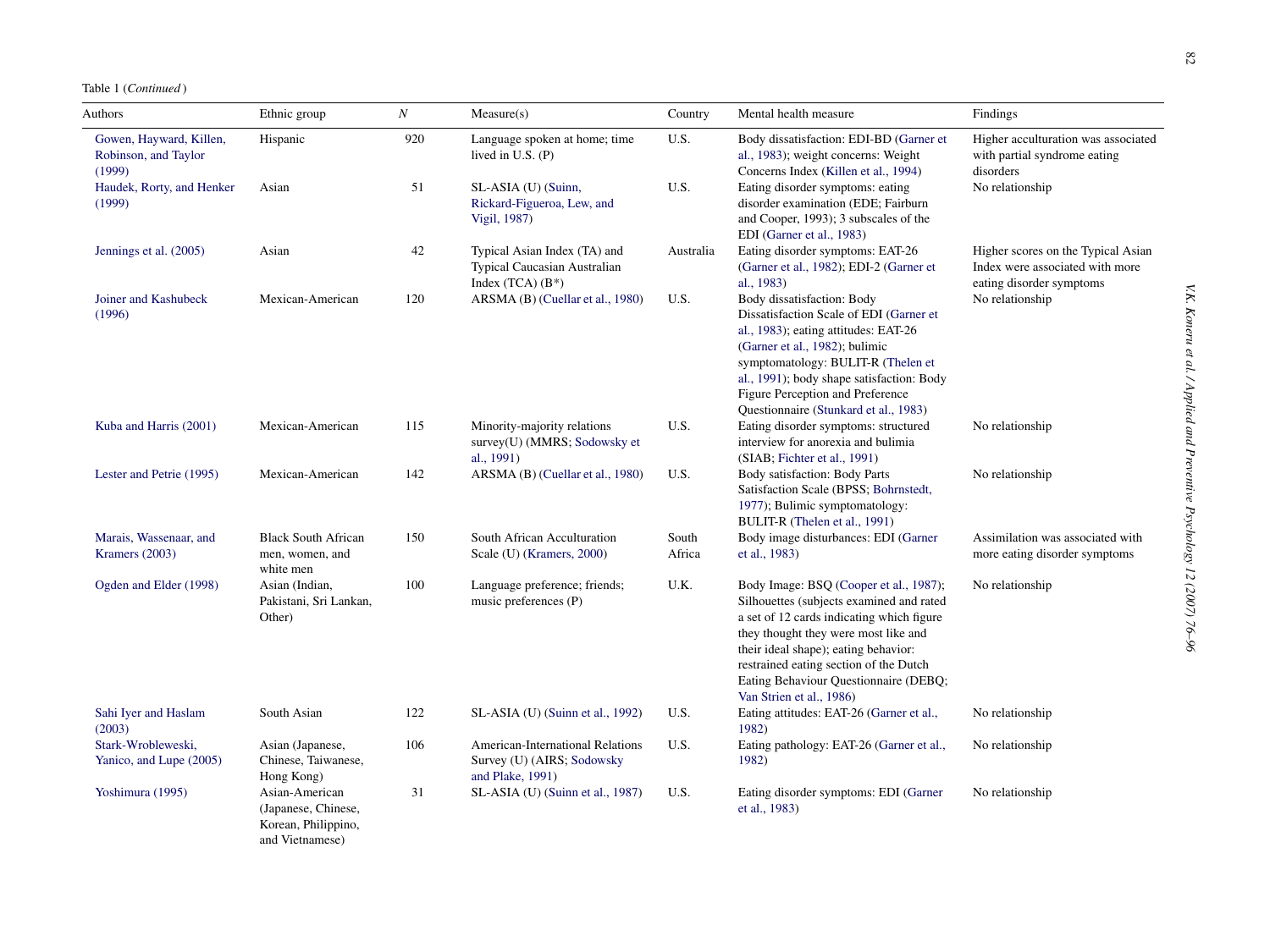| (D) Depression                                                      |                                                                    |       |                                                                                                                                |                 |                                                                                                                                                                                                 |                                                                                                                                                                |
|---------------------------------------------------------------------|--------------------------------------------------------------------|-------|--------------------------------------------------------------------------------------------------------------------------------|-----------------|-------------------------------------------------------------------------------------------------------------------------------------------------------------------------------------------------|----------------------------------------------------------------------------------------------------------------------------------------------------------------|
| Abbott et al. (2003)                                                | Chinese                                                            | 162   | Twenty-one questions concerning<br>Chinese culture and 21<br>complementary New Zealand<br>questions $(B^*)$                    | Auckland        | Depression: 15-item version of Geriatric<br>Depression Scale (Yesavage et al., 1983)                                                                                                            | No association between Chinese<br>cultural orientation and depression.<br>Lower New Zealand orientation was<br>associated with more depression.                |
| Bhui et al. (2005a)                                                 | African-Caribbean,<br>Bangladeshi,<br>White-British<br>adolescents | 2,790 | Clothes and friends preference<br>(P)                                                                                          | London          | Depression: Moods and Feelings<br>Questionnaire (Angold et al., 1987)                                                                                                                           | Integration was associated with lower<br>risk for depression                                                                                                   |
| Carvajal, Hanson, Romero,<br>and Coyle (2002)                       | Latino youth                                                       | 1,119 | Latino Orientation Scale and<br><b>Other Group Orientation Scale</b><br>(B); generational status; language<br>preference $(P)$ | U.S.            | Depressive symptomatology: shortened<br>version of Center for Epidemiological<br>Studies Depression Scale (CES-D)<br>(Radloff, 1977); optimism: positive<br>global expectancy measure           | Marginalization was associated with<br>higher depression and less optimistic<br>outlook                                                                        |
| Chen et al. (2003)                                                  | Chinese and Japanese                                               | 102   | 5-item measure focused on<br>culturally relevant activities (U)                                                                | U.S.            | Depression: Measured based on CES-D<br>(Radloff, 1977)                                                                                                                                          | Higher acculturation was associated<br>with greater affective symptoms and<br>fewer somatic symptoms                                                           |
| Cintron, Carter, Suchday,<br>Sbrocco, and Gray (2005)               | Puerto Rican                                                       | 275   | Psychological Acculturation<br>Scale (U) (Tropp et al., 1999)                                                                  | Puerto-<br>Rico | Anxiety: Anxiety Sensitivity Index<br>(Reiss et al., 1986); State-Trait Anxiety<br>Inventory (Knight et al., 1983); Beck<br>Anxiety Inventory (1988); Depression:<br>BDI-II (Beck et al., 1996) | Higher acculturation was associated<br>with less anxiety and demonstrated<br>no relationship with depression                                                   |
| Cuellar et al. (2004)                                               | Mexican                                                            | 353   | Brief ARSMA-II-SV (B)<br>(Cuellar et al., 1995a,b)                                                                             | U.S.            | Depression: Depressive Symptoms Scale<br>(items based on MMPI Depression Scale)                                                                                                                 | Higher acculturation was associated<br>with more depression                                                                                                    |
| Elder et al. (2005)                                                 | Mexican-American<br>adolescents                                    | 106   | ARSMA-II (B*) (Cuellar, 1995)                                                                                                  | U.S.            | Depression: CES-D (Radloff, 1977)                                                                                                                                                               | No relationship                                                                                                                                                |
| Foss (2001)                                                         | Vietnamese and<br>Hmong                                            | 30    | SL-ASIA (Suinn et al., 1992) (U)                                                                                               | U.S.            | Post-traumatic stress: Hopkins Symptom<br>Checklist-25 (Indochinese version,<br>Mollica et al., 1987; Hmong version,<br>Mouanoutoua and Brown, 1995)                                            | Less acculturation was associated<br>with greater anxiety and depression                                                                                       |
| Gonzalez, Costello, La<br>Tourette, Joyce, and<br>Valenzuela (1997) | <b>English and Spanish</b><br>speaking clients                     | 55    | Short Acculturation Scale (U)<br>(Marin et al., 1989)                                                                          | U.S.            | Depression: CES-D (Radloff, 1977);<br>Beck Depression Inventory (BDI (Beck<br>et al., 1979))                                                                                                    | No relationship                                                                                                                                                |
| Gonzalez and Shriver<br>(2004)                                      | English and Spanish<br>speaking clients                            | 256   | <b>Bidimensional Acculturation</b><br>Scale (B*) (Marin and Gamba,<br>1996)                                                    | U.S.            | Depression: BDI-II (Beck et al., 1996);<br>Voice Interactive Depression Assessment<br>System-III (Gonzalez and Shriver, 2004)                                                                   | High Hispanic-low non-Hispanic and<br>bicultural Hispanics did not differ on<br>depression scores                                                              |
| Greenland and Brown<br>(2005)                                       | Japanese                                                           | 35    | Reported language ability;<br>perceived cultural distance<br>between Japan and U.K (P)                                         | U.K.            | Psychosomatic illness: 6-item scale<br>measuring general physical and<br>emotional well-being                                                                                                   | Higher language ability was<br>associated with stress, whereas,<br>greater perceived cultural distance<br>was associated with greater<br>psychosomatic illness |
| Heilemann, Frutos, Lee,<br>and Kury (2004)                          | Mexican                                                            | 129   | Place of birth; language<br>preference; exposure to the U.S.<br>in childhood (P)                                               | U.S.            | Depression: CES-D (Radloff, 1977)                                                                                                                                                               | Higher acculturation was associated<br>with more depressive symptoms                                                                                           |
| Hwang, Chun, Takeuchi,<br>Myers, and Siddarth (2005)                | Chinese-American                                                   | 1,747 | Age at immigration; length of<br>residence in the U.S. $(P)$                                                                   | U.S.            | Depression: Composite International<br>Diagnostic Interview (Kessler et al.,<br>1994)                                                                                                           | Longer length of residence in U.S.<br>was associated with less risk for<br>experiencing 1 <sup>st</sup> depressive episode.                                    |

Younger age at immigration was associated with greater overall risk, however, later age was associated with developing depression at or

soon after arrival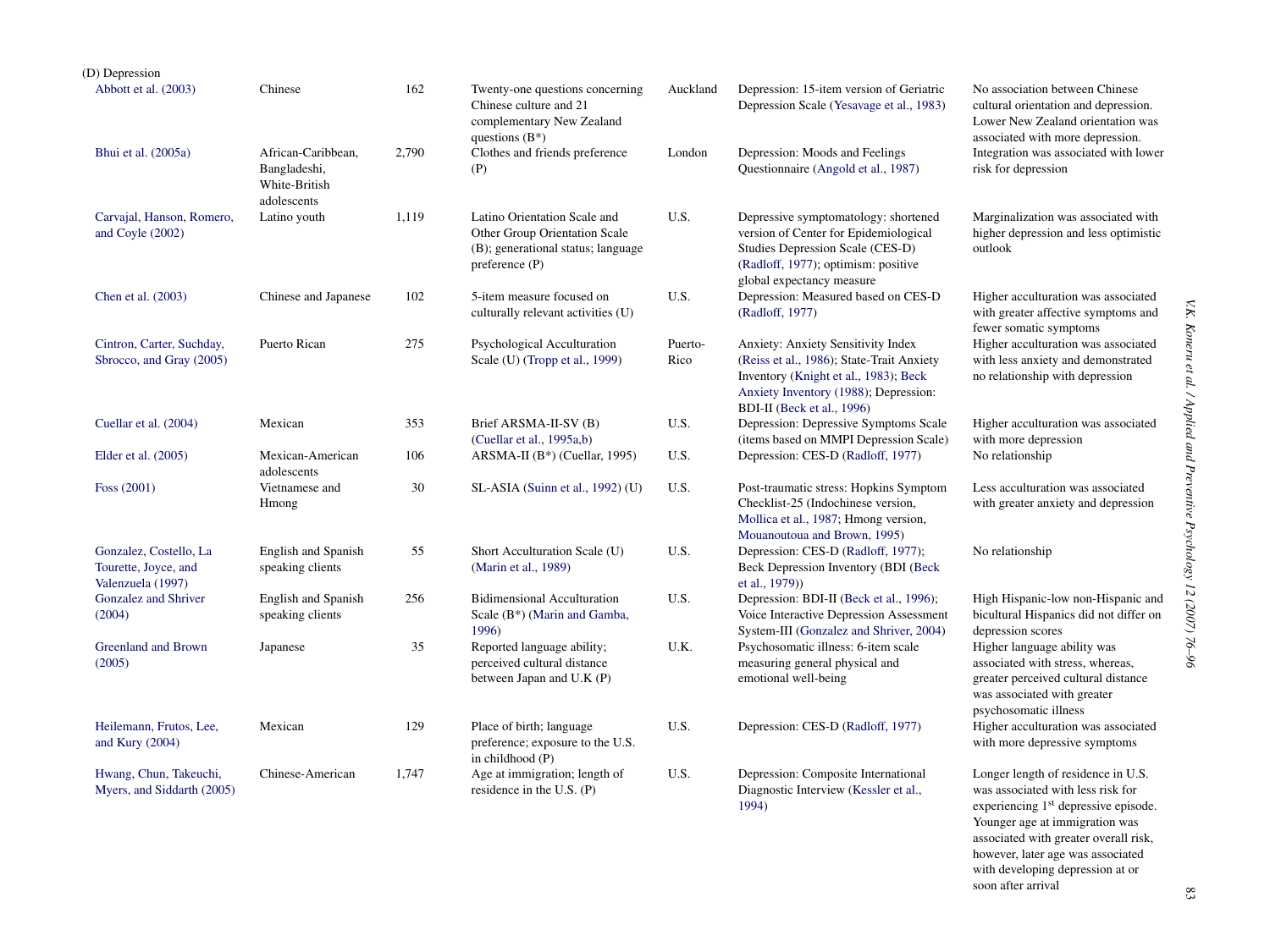| Authors                                              | Ethnic group                     | $\boldsymbol{N}$ | Measure(s)                                                                                                                                                                           | Country   | Mental health measure                                                                                                                                             | Findings                                                                                                                     |
|------------------------------------------------------|----------------------------------|------------------|--------------------------------------------------------------------------------------------------------------------------------------------------------------------------------------|-----------|-------------------------------------------------------------------------------------------------------------------------------------------------------------------|------------------------------------------------------------------------------------------------------------------------------|
| Jang, Kim, and Chiriboga<br>(2005)                   | Korean-American                  | 230              | Language (proficiency, used with,<br>family preferred language for<br>media and books); food<br>preference, ethnic interaction (P)                                                   | U.S.      | Depression: Geriatric Depression<br>Scale-Short Form (GDS-SF, Sheikh and<br>Yesavage, 1986); CES-D (Radloff, 1977)                                                | Higher acculturation was associated<br>with fewer depressive symptoms                                                        |
| Kim, Han, Shin, Kim, and Lee<br>(2005)               | Korean                           | 154              | Length of residency in U.S.;<br>English proficiency; use of<br>societal resources (P)                                                                                                | U.S.      | Depression: CES-D (Radloff, 1977)                                                                                                                                 | Higher acculturation was associated<br>with less depression                                                                  |
| Knipscheer and Kleber (2006)                         | <b>Bosnian</b>                   | 78               | Lowlands Acculturation Scale<br>$(U)$ (Mooren et al., 2001)                                                                                                                          |           | Netherlands Posttraumatic Reactions: Impact of<br>Events Scale (Weiss and Marmar, 1997)                                                                           | Preservation of cultural traditions<br>and ability to perform skills were<br>associated with fewer mental health<br>symptoms |
| Kuo et al. (2004)                                    | Hispanic                         | 3,592            | Short Acculturation Scale for<br>Hispanics (U) (Marin et al., 1987)                                                                                                                  | U.S.      | Depression: CES-D (Radloff, 1977)                                                                                                                                 | No relationship                                                                                                              |
| Lee et al., 2004                                     | Korean                           | 95               | Questions regarding number of<br>years in the U.S., ethnic<br>identification, proficiency in the<br>English language, changes in<br>value system, and changes in life<br>style $(P)$ | U.S.      | Depression: CES-D (Radloff, 1977)                                                                                                                                 | No relationship                                                                                                              |
| Mak and Zane (2004)                                  | Chinese American                 | 1,747            | Language usage; ethnic social<br>affiliation; involvement in<br>cultural activities (P)                                                                                              | U.S.      | Depression, Anxiety, and Somatization:<br>SCL-90R (Derogatis, 1978)                                                                                               | No relationship                                                                                                              |
| Martinez-Schallmoser et al.<br>(2003)                | Mexican-American                 | 66               | Language; ethnic identity; ethnic<br>traditions and values (P)                                                                                                                       | U.S.      | Depression: CES-D (Radloff, 1977)                                                                                                                                 | Higher acculturation was associated<br>with more symptoms of depression                                                      |
| Masten et al. (2004)                                 | Mexican and<br>European American | 76               | Olmedo Acculturation Inventory<br>(U) (Olmedo and Padilla, 1978)                                                                                                                     | U.S.      | Depression: CES-D (Radloff, 1977)                                                                                                                                 | No relationship                                                                                                              |
| McNaughton, Cowell, Gross,<br>Fogg, and Ailey (2004) | Mexican Children                 | 182              | <b>Acculturation and Structural</b><br>Assimilation Scale (U) (Hazuda<br>et al., 1988)                                                                                               | U.S.      | Maternal anxiety and depression:<br>Hopkins Symptom Checklist (Derogatis<br>et al., 1974); Child Depression:<br>Children's Depression Inventory<br>(Kovacs, 1992) | No relationship                                                                                                              |
| Michaels Miller et al. (2006)                        | Soviet immigrants                | 226              | English language; American<br>behavior (P)                                                                                                                                           | U.S.      | Depression: CES-D (Radloff, 1977)                                                                                                                                 | Higher acculturation was associated<br>with lower scores for depressed mood                                                  |
| Newcomb and Vargas<br>Carmona (2004)                 | Latina                           | 113              | 20-item Acculturation Scale (U)<br>(Cuellar et al., 1980)                                                                                                                            | U.S.      | Depression: CES-D (Radloff, 1977)                                                                                                                                 | Higher acculturation was associated<br>with less depression                                                                  |
| Parker, Chan, Tully, and<br>Eisenbruch (2005)        | Chinese                          | 528              | SL-ASIA (U) (Suinn et al.,<br>1992); proportion of time lived in<br>Australia (P); age at any<br>migration $(P)$                                                                     | Australia | Depression: DMI-10 (Parker et al., 2002)                                                                                                                          | Higher acculturation was associated<br>with less state depression                                                            |
| Rahman and Rollock (2004)                            | South Asian                      | 199              | Minority-Majority Relations<br>Survey (U) (Sodowsky & Plake,<br>1991)                                                                                                                | U.S.      | Depression: CES-D (Radloff, 1977)                                                                                                                                 | Higher acculturation was associated<br>with greater depression                                                               |
| Ramos (2005)                                         | Puerto-Rican                     | 1,501            | Language usage and preference<br>(P)                                                                                                                                                 | U.S.      | Depression: CES-D (Radloff, 1977)                                                                                                                                 | Higher acculturation was associated<br>with higher levels of depressive<br>symptoms                                          |
| Robinson Shurgot and Knight<br>(2004)                | Latino                           | 48               | ARSMA-II (B <sup>*</sup> ) (Cuellar et al.,<br>1995a,b)                                                                                                                              | U.S.      | Depression: modified CES-D (Kohout et<br>al., 1993)                                                                                                               | No relationship                                                                                                              |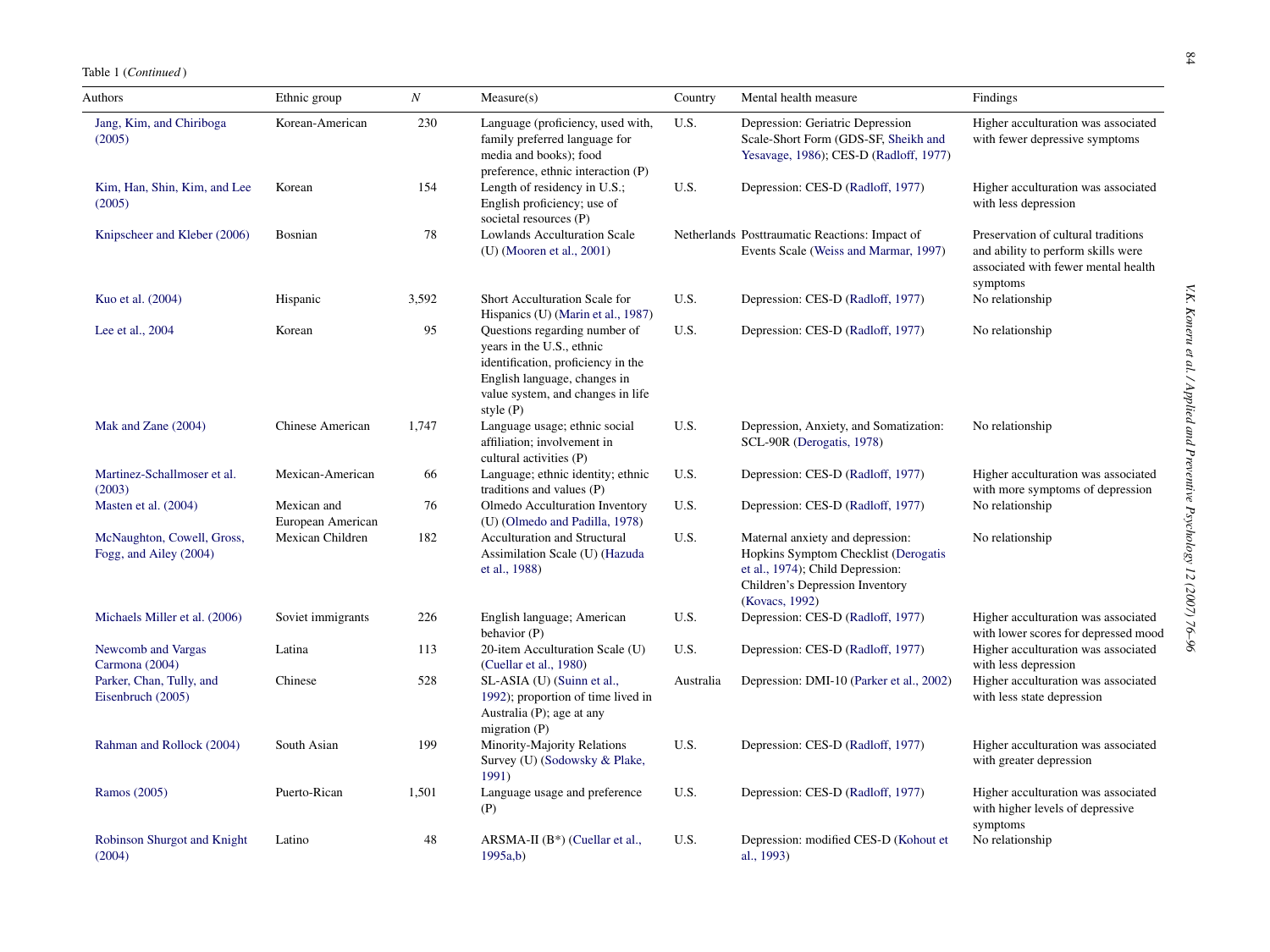| Rodriguez Le Sage and<br>Townsend (2004)       | Mexican-American                                                                                        | 173   | Individual level acculturation:<br>language and nativity; couple<br>level: dyad concordance on<br>language preference and<br>nativity (P)                                                | U.S.                    | Depression: CES-D (Radloff, 1977)                                                                                                                                                                                                    | No relationship                                                                                                                                                                                                                                                                                 |
|------------------------------------------------|---------------------------------------------------------------------------------------------------------|-------|------------------------------------------------------------------------------------------------------------------------------------------------------------------------------------------|-------------------------|--------------------------------------------------------------------------------------------------------------------------------------------------------------------------------------------------------------------------------------|-------------------------------------------------------------------------------------------------------------------------------------------------------------------------------------------------------------------------------------------------------------------------------------------------|
| van der Wurff et al. (2004)                    | Turkish and Moroccan                                                                                    | 933   | 20-question scale developed<br>by the Institute of Social<br>Medicine assessing: ethnic<br>self-identification, orientation<br>towards native or host culture,<br>and social contact (U) | The<br>Nether-<br>lands | Depression: CES-D (Radloff, 1977)                                                                                                                                                                                                    | Separation was associated with<br>higher depression symptoms                                                                                                                                                                                                                                    |
| (E) Child and adolescent psychiatric disorders |                                                                                                         |       |                                                                                                                                                                                          |                         |                                                                                                                                                                                                                                      |                                                                                                                                                                                                                                                                                                 |
| Bhui et al. (2005b)                            | Multi-ethnic                                                                                            | 2,623 | Clothes and friends<br>preference (P)                                                                                                                                                    | London                  | Emotional symptoms, conduct<br>problems, peer problems,<br>hyperactivity: Strengths and<br>Difficulties Questionnaire (Goodman<br>et al., 2003)                                                                                      | Integrated friendship choices were<br>associated with fewer mental health<br>problems                                                                                                                                                                                                           |
| Crane et al. (2005)                            | Chinese                                                                                                 | 41    | SL-ASIA (U) (Suinn et al.,<br>1992)                                                                                                                                                      | North<br>America        | Delinquency: Delinquent subscale of<br>the Child Behavior Checklist-Youth<br>self-report (Achenbach and<br>Edelbrock, 1987)                                                                                                          | Higher acculturation was associated<br>with less delinquency and more<br>social initiative                                                                                                                                                                                                      |
| Lau et al. (2005)                              | Mexican                                                                                                 | 260   | Pan-Acculturation Scale (B)<br>(Soriano and Hough, 2000)                                                                                                                                 | U.S.                    | Conduct problems: Diagnostic<br>Interview Schedule for Children-IV<br>(Shaffer et al., 2000)                                                                                                                                         | Lower child acculturation, relative to<br>parent's, was associated with greater<br>conduct problems                                                                                                                                                                                             |
| McQueen et al. (2003)                          | Mexican-American                                                                                        | 1,546 | English language use;<br>generational status (P)                                                                                                                                         | U.S.                    | Deviant Behavior: 16-item scale<br>based on (Jessor and Jessor's work<br>1977; Jessor, 1987)                                                                                                                                         | Higher acculturation was associated<br>with more deviant behavior                                                                                                                                                                                                                               |
| Oppedal et al. (2004)                          | Multi-ethnic<br>adolescents<br>(participants were<br>from countries in,<br>Asia, Africa, and<br>Europe) | 160   | Perceived discrimination;<br>ethnic identity crisis; host<br>culture competence;<br>ethnic-culture competence (P)                                                                        | Norway                  | Distress: Hopkin's Symptom<br>Checklist (Derogatis et al., 1974);<br>self-esteem: Rosenberg Self-Esteem<br>Scale (1965)                                                                                                              | Host and ethnic cultural competence<br>were associated with greater<br>self-esteem and fewer mental health<br>symptoms. Ethnic identity crisis was<br>associated with lower self-esteem.                                                                                                        |
| Oppedal et al. (2005)                          | Multi-ethnic<br>adolescents                                                                             | 1,275 | Ethnic identity crisis;<br>perceived discrimination;<br>host and ethnic-culture<br>competence; collectivist<br>family values (P)                                                         | Norway                  | Psychiatric problems (e.g.,<br>emotional, conduct): Strengths and<br>Difficulties Questionnaire(Goodman<br>et al., 1998)                                                                                                             | Ethnic and host culture competence<br>were generally associated with fewer<br>psychiatric symptoms. Low positive<br>correlation between ethnic<br>competence and conduct problems.                                                                                                              |
| Sawrikar and Hunt (2005)                       | Non-English speaking<br>adolescents                                                                     | 263   | Acculturation Inventory (B*)<br>(Sawrikar & Hunt, in review)                                                                                                                             | Australia               | Depression, Anxiety, Stress:<br><b>Depression Anxiety Stress Scale</b><br>(Lovibond and Lovibond, 1995)<br>Positive and Negative Affect:<br>General Positive Affect Negative<br>Affect Schedule (Watson, Clark, &<br>Tellegen, 1988) | High Australian pride and high<br>native pride were associated with<br>lower depression, anxiety, stress and<br>negative affect, and higher positive<br>affect. Separated cultural identity<br>(high native pride and low Australian<br>pride) was associated with more<br>depressive symptoms. |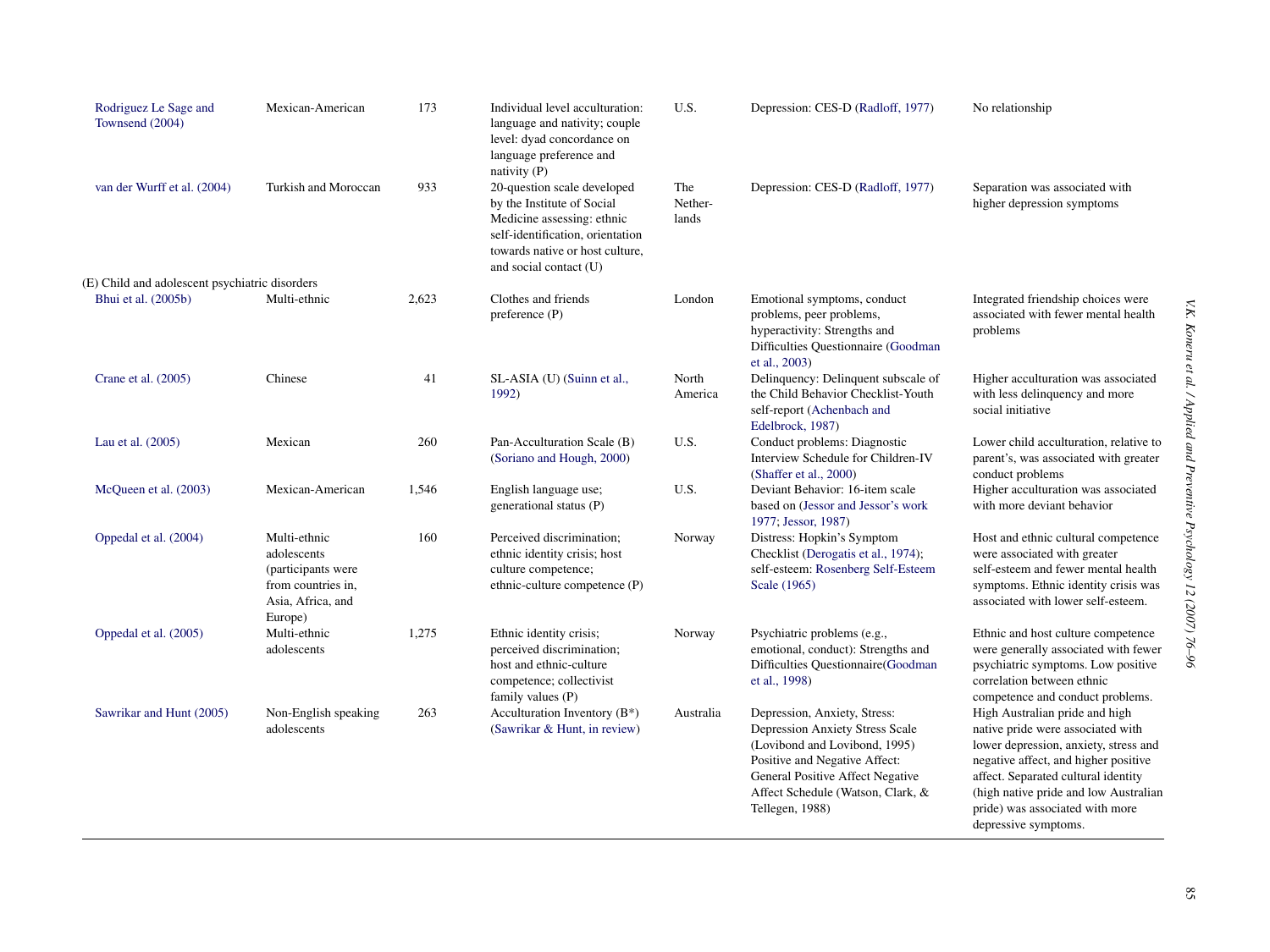explicit psychological acculturation (i.e., ethnic attitude measured by the self-report SL-ASIA), was a significant predictor of psychological distress in second-generation Korean-Americans. This finding underscores the idea presented by [Landrine and](#page-18-0) [Klonoff \(1994\)](#page-18-0) that "culture operates largely at the unconscious level." The authors argued that psychological acculturation may represent both explicit and implicit constructs and may be most appropriately measured, particularly when working with later generation minority groups, employing both types of measures.

Although most studies on acculturation and distress have focused on Latino and Asian/Asian American samples, seven studies were reviewed that considered other ethnic groups, including African-American, Moroccan, and Turkish samples (see section A of [Table 1\)](#page-3-0). Three studies, in non-Latino and non-Asian/Asian American samples, have found that greater acculturation was associated with more stress or distress, whereas, three studies found that a greater acculturation was associated with less distress.

The latter three studies which found that increasing acculturation is associated with less distress [\(MacLachlan, Smyth,](#page-18-0) [Breen, & Madden, 2004;](#page-18-0) [Ouarasse & van de Vijver, 2004;](#page-18-0) [Safdar, Lay, & Struthers, 2003\)](#page-19-0) were conducted outside of the U.S. and investigated samples acculturating to Irish, Dutch, and Canadian cultures. In comparison, in those studies finding that a greater acculturation was associated with more stress/distress, only [Virta, Sam, and Westin \(2004\)](#page-20-0) investigated Turkish adolescents in Norway and Sweden whereas the remaining two studies investigated individuals acculturating to the U.S. culture. [Ward \(2001\)](#page-20-0) has suggested that discrimination, stress and distress may be lessened in host-countries encouraging integration in comparison to assimilation. Findings from the [Virta et al.](#page-20-0) [\(2004\)](#page-20-0) study underscore this point. Their results demonstrated that Turkish adolescents acculturating in Norway, in comparison to Sweden, demonstrated less psychological adaptation. [Vedder](#page-20-0) [\(2001\)](#page-20-0) has demonstrated that attitudes toward integration are more favorable in Sweden than in Norway. Thus, the country and that country's overarching stance on immigration and acculturation, should be considered when evaluating the distress of individuals entering a new culture.

Finally, [Navara and James \(2005\)](#page-18-0) found the need to consider specific dimensions of acculturation among a sample of mixed ethnicity missionaries from the U.S., Australia, New Zealand, and several South American and African countries. Their findings indicated that higher language proficiency was inversely related to stress whereas longer duration of stay was associated with more stress.

#### *3.2. Alcohol and drugs*

Researchers have suggested that exposure to a new culture may be associated with more stress and that increased alcohol consumption may serve as a coping mechanism ([Alva, 1995;](#page-15-0) [Neff, Hoppe, & Perea, 1987\).](#page-18-0) Nine studies were reviewed that focus on the relationship between acculturation and alcohol/drug use (see [Table 1, s](#page-3-0)ection B). Three studies, primarily with Latino samples in the U.S., have demonstrated that greater acculturation is associated with more alcohol use. [Segura, Page, Neighbors,](#page-19-0) [Nichols-Anderson, and Gillaspy \(2003\)](#page-19-0) found a moderate positive trend in the relationship between generational status and adolescent alcohol use, however the total score on the Acculturation Rating Scale for Mexican Americans-II (ARSMA-II; [Cuellar, Arnold, & Maldonado, 1995b\),](#page-16-0) was not related to alcohol use. In addition, three studies demonstrated that acculturation is associated with higher drug use and drug dependence [\(Epstein, Doyle, & Botvin, 2003;](#page-16-0) [Gil, Wagner, & Tubman, 2004;](#page-17-0) [Turner, Lloyd, & Taylor, 2006\).](#page-20-0)

[Khoury, Warheit, Zimmerman, Vega, and Gil \(1998\)](#page-17-0) have suggested that there may be a critical period in which the process of acculturation shifts from being neutral or beneficial to being detrimental. [Gfroerer et al.'s work \(2003\)](#page-16-0) supports this idea. Their findings demonstrated that foreign-born youths, predominantly of Mexican-origin, who had resided in the U.S. for 5 years or less, as opposed to 10 years or more, demonstrated lower prevalence for substance use when compared to U.S. born youth. In addition, contrary to Berry's conceptualization that integration is typically associated with the most adaptive health outcomes, [Galan \(1988\)](#page-16-0) and others [\(Fitzpatrick, 1987\) h](#page-16-0)ave suggested that bicultural Latino youth may experience behavioral confusion and stress that could contribute to alcohol/drug use. [Epstein et al.'s \(2003\)](#page-16-0) work is in partial support of this idea. Their findings demonstrated that both highly acculturated and bicultural Latino youth demonstrated greater polydrug use in comparison to youth who spoke only Spanish at home.

In Asian/Asian American samples, three studies (see section B of [Table 1\),](#page-3-0) using three different methods to measure acculturation also demonstrated that greater acculturation is associated with increased odds of substance use, dependence, and less engagement in substance abuse treatment. Researchers have argued that acculturation diminishes a family's conservative stance on substance use in Latino families, a topic worth considering in future research with Asian/Asian American samples.

Findings consistently demonstrated that greater acculturation, measured by both proxy variables and structured measures, was associated with increased substance use. The significant challenges associated with sociocultural adjustment may be fostering use of maladaptive coping mechanisms.

#### *3.3. Eating disorders*

As backdrop for understanding acculturation, it is worth noting that many authors have examined the relationship between eating disorders and culture [\(Altabe, 1998; Furukawa, 2002\).](#page-15-0) [Soh, Touyz, and Surgenor \(2006\)](#page-19-0) argue that considering acculturation in future research may provide "a way forward in further teasing out the relationships between eating disorders and culture." [Rathner et al. \(1995\)](#page-19-0) and others ([Nagel & Jones, 1992;](#page-18-0) [Weiss, 1995\) h](#page-20-0)ave suggested that the onset of eating disorders in minority populations may be associated with greater exposure to, and identification with, Western values and norms including excessive body consciousness and a push towards extreme and dangerous thinness. It has been argued that acculturation may increase media exposure to Western standards of thinness as beauty, attempts to emulate unrealistic body standards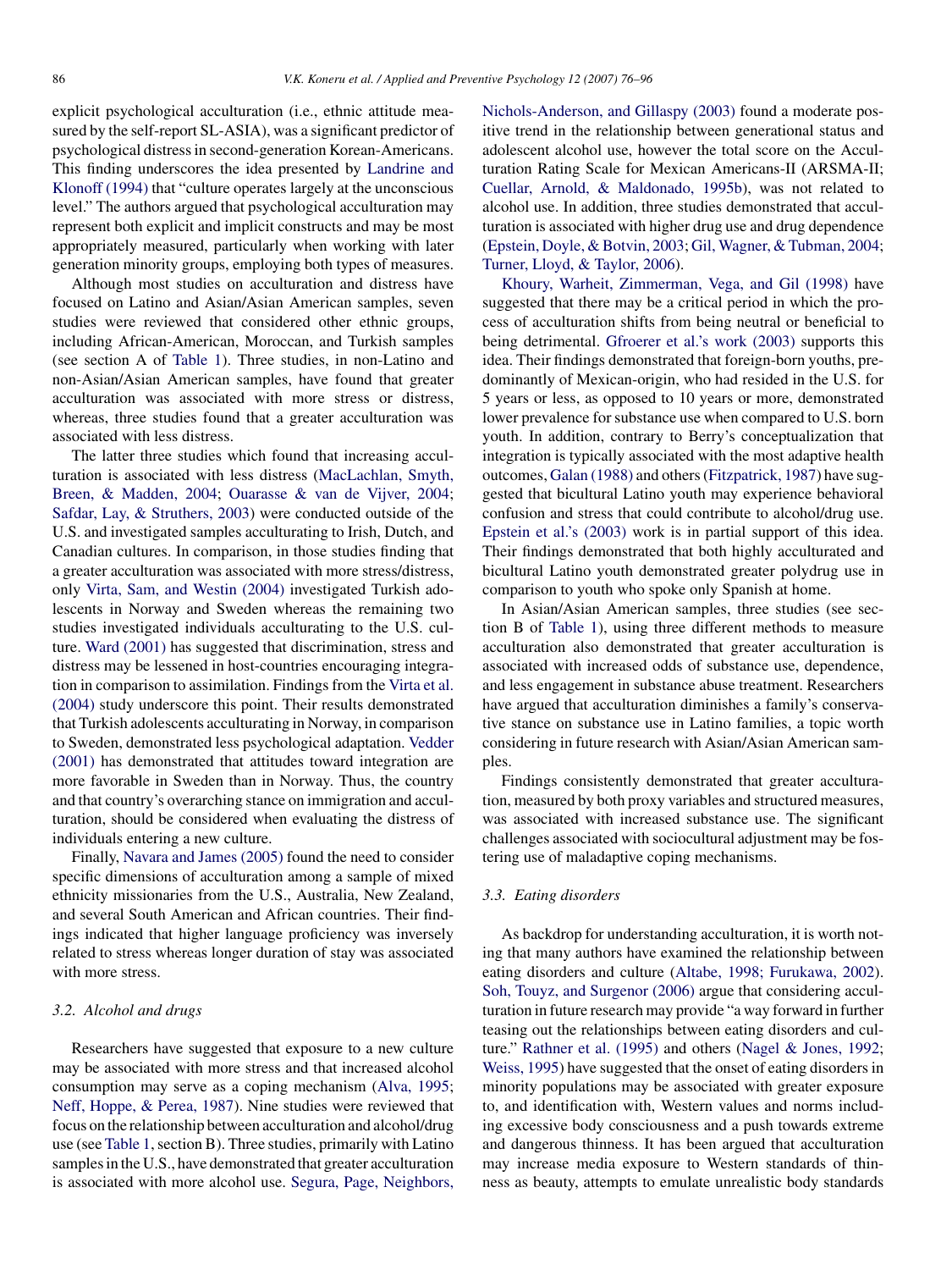([Striegel-Moore, Silberstein, & Rodin, 1986\),](#page-19-0) and negative attitudes towards eating.

Twenty-one studies that examined the relationship between acculturation and eating disorders were included in this review (see [Table 1, s](#page-3-0)ection C). Six studies focused on Latino samples. Three of these studies found that acculturation was associated with diminished body image satisfaction and more eating disorder symptoms. In contrast, three studies found no relationship between acculturation and eating disorder symptoms or body dissatisfaction. Interestingly, [Lester and Petrie \(1995\)](#page-18-0) did find that endorsement of U.S. values regarding attractiveness, unlike acculturation measured by the ARSMA ([Cuellar et al., 1980\),](#page-16-0) was related to more bulimia symptoms. The ARSMA measures several factors relevant to the construct of acculturation including: language usage and familiarity, ethnic interaction, ethnic pride and identity, cultural heritage, and generational proximity (1980). The findings from [Lester and Petrie \(1995\)](#page-18-0) underscore the necessity to measure adoption of host-country values and specific aspects of culture that are relevant to the mental health outcome of interest.

Sampling issues may explain the absence of relationship between acculturation and eating disorders within three studies. Despite using predominantly 4th and 5th generation Mexican-American adolescent female samples, mean levels of acculturation reflect an integrative acculturation strategy. Thus, participants, while demonstrating some movement towards mainstream culture, are potentially retaining elements of their host culture which may protect them from developing general body dissatisfaction and eating disorder symptoms.

Eleven studies focused on Asian/Asian American samples. Only one of these studies found that greater acculturation to U. S. norms and values was associated with more eating disorder pathology in a sample of Chinese students in the U.S. However, 53% of participants in the [Davis and Katzman \(1999\)](#page-16-0) study had lived in the U.S. for 5 years or less, thus, this study's findings are challenging to interpret due to a limited acculturation range within their sample. In contrast, four studies found that greater acculturation predicted lower body dissatisfaction, a lower drive for thinness, and fewer eating disorder symptoms. Six studies found no relationship among Asian/Asian American samples. The idea that "movement" towards Western values and standards of beauty and thinness contributing to eating disorder symptoms may not be an applicable theory with regard to Asian/Asian American populations. Studies have demonstrated that greater body image dissatisfaction is associated with individuals in Asian/Asian American families with more traditional Asian values ([Mumford, Whitehouse, & Platts, 1991\).](#page-17-0) Traditional Asian culture may demand adherence to rigid norms and have strict expectations for physical appearance, thus, ethnic identification may not serve as a protective influence [\(Sahi Iyer](#page-19-0) [& Haslam, 2003\).](#page-19-0)

Finally, four studies investigating the relationship between acculturation and eating disorder symptoms have focused on Iranians, Fijians, and Blacks in London and South Africa. [Abdollahi and Mann \(2001\)](#page-15-0) found no relationship between acculturation and disordered eating or body image concerns in either their Iranian sample in Tehran or in Los Angeles. However, in the Tehran sample, their results indicated that exposure to Western culture was associated with more restrained eating. The remaining three studies all found that greater acculturation was associated with less body satisfaction or more eating disorder symptoms.

## *3.4. Depression*

Several studies have demonstrated variations in depressive symptoms among ethnic groups [\(Cole, Kawachi, Maller, &](#page-16-0) [Berkman, 2000;](#page-16-0) [Iwata & Buka, 2002\).](#page-17-0) Fifteen studies in this review investigated the relationship between acculturation and depression in Latino samples (see [Table 1,](#page-3-0) section D). Results from these studies are rather equivocal. Four studies found that greater acculturation was associated with greater depression. Of these four studies, only [Cuellar, Bastida, and Braccio \(2004\)](#page-16-0) used a validated acculturation scale, the brief ARSMA-II-SV ([Cuellar, Arnold, & Gonzalez, 1995a;](#page-16-0) [Cuellar et al., 1995b\).](#page-16-0) The brief ARSMA-II is bidimensional and provides data on two orthogonal cultural scales: the Anglo-orientation scale (AOS) and the Mexican-orientation scale (MOS). This scale measures linear acculturation by subtracting the mean AOS from the mean MOS. Using a linear score limits interpretation of findings because it is unclear whether each orientation would demonstrate a unique association with symptoms of depression. As noted in the introduction, using each orientation separately would allow for an exploration of the relationship between acquisition of host-culture and retention of culture-of-origin in relation to symptoms of depression.

Two studies found that greater acculturation was associated with fewer symptoms of depression. The authors interpreted their findings as suggesting that acculturation may facilitate cultural adaptation and subsequently enhance feelings of efficacy, positive affect, and outlook on life.

Finally, nine studies found no relationship and one study found mixed results with respect to acculturation and depression ([Gonzalez & Shriver, 2004\).](#page-17-0) The Gonzalez and Shriver results are challenging to interpret because only 9 of 128 study participants reported symptoms of depression.

Eleven studies investigated the relationship between acculturation and depressive symptoms in Asian/Asian American samples (see section D of [Table 1\).](#page-3-0) One study found that greater acculturation was associated with greater symptoms of depression. This study was the only investigation that used a South Asian sample composed of Indian, Pakistani, and Bangladeshian international university students in the U.S. The authors used the Minority–Majority Relations Survey [\(Sodowsky & Plake,](#page-19-0) [1991\)](#page-19-0) and found that only perceived prejudice, unlike language and social customs, predicted depressive symptoms. The authors suggest that using language as an acculturation subscale may not be appropriate with many international student groups who often arrive to their host society with relative language proficiency ([Rahman & Rollock, 2004\),](#page-19-0) yet still may be fairly unfamiliar with the customs and norms of the adopted society.

Five studies found that greater acculturation was associated with less severe depressive symptoms among Asian/Asian Americans. [Abbott et al. \(2003\)](#page-15-0) used a multidimensional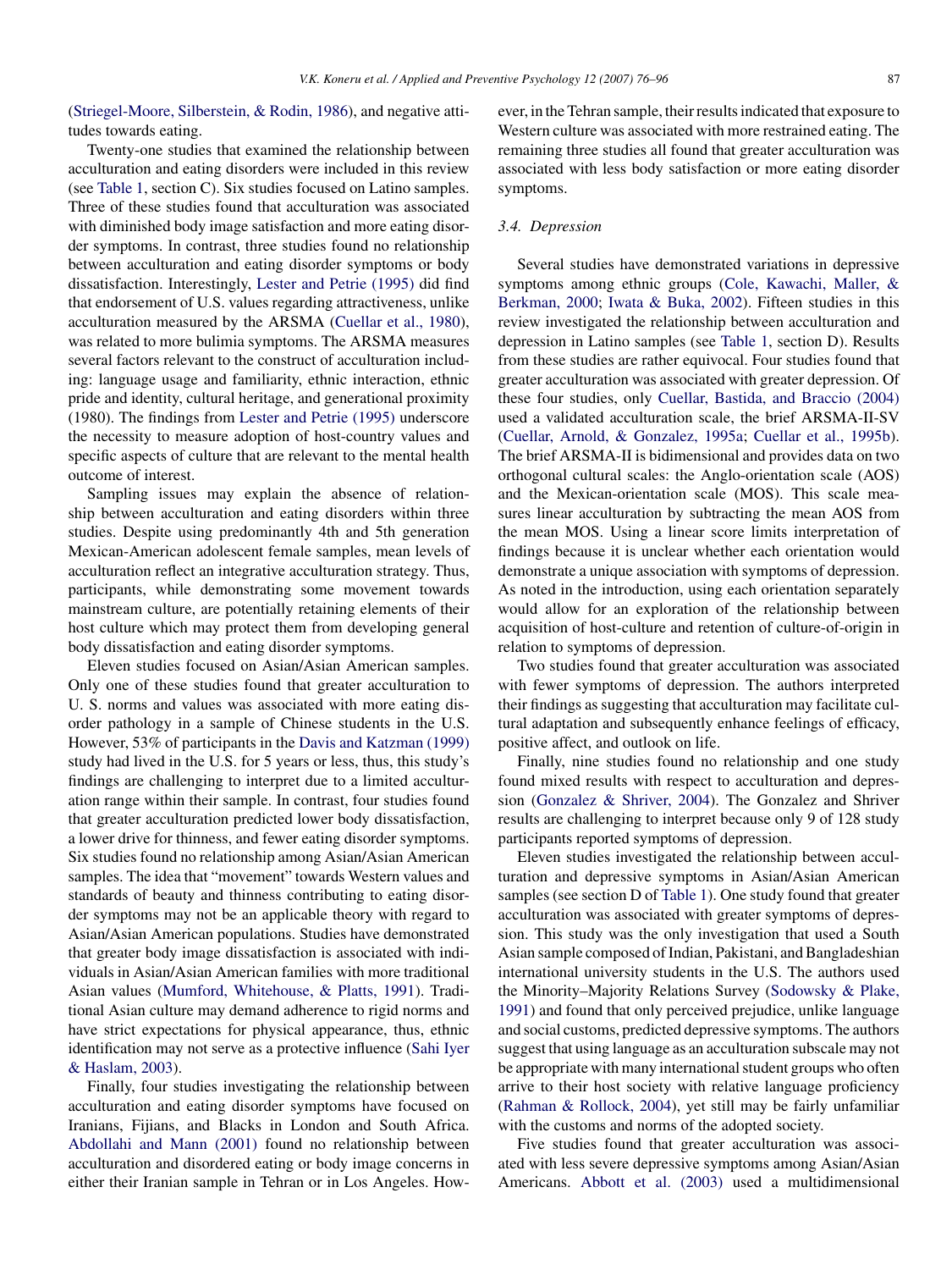<span id="page-12-0"></span>approach in measuring acculturation by gathering data on both acculturation and enculturation in their study focusing on elderly Chinese immigrants in New Zealand. The authors used two 21 question surveys to gather data regarding orientation to both Chinese and New Zealand culture. Their results demonstrated no association between Chinese cultural orientation and depressive symptoms. A low New Zealand cultural orientation, however, was associated with more symptoms of depression. [H.Y. Lee](#page-18-0) [et al. \(2004\)](#page-18-0) and [J.S. Lee et al. \(2004\)](#page-18-0) have suggested that greater acculturation for elderly Chinese immigrants in New Zealand may diminish the detrimental impact of being unfamiliar with a new economic and language system, as well as, temper adjustment difficulties associated with having a limited support network.

Three studies found mixed results regarding the association between acculturation and depression in Asian/Asian Americans. [Chen, Guarnaccia, and Chung's \(2003\)](#page-16-0) findings are particularly interesting because they investigated a cognitive mechanism underlying the relationship between acculturation and symptoms of depression. Their findings demonstrated that attention to the affective component of the self mediates the relationship between greater acculturation and more affective symptoms of depression. In addition, they found that acculturation is associated with decreased somatic attention to self and fewer somatic symptoms of depression. Their findings empirically demonstrate an association between a change in culture (i.e., a change in self-attention from the somatic self towards the affective self) and an increasing level of acculturation.

Finally, two studies found no relationship between acculturation and depression. Similar to those studies that found no relationship between acculturation and depression in Latino samples, both of these studies had limited range in acculturation resulting in relatively unacculturated samples.

Four studies focused on acculturation and depression in non-Latino and non-Asian/Asian American samples (see [Table 1,](#page-3-0) section D). [Knipscheer and Kleber \(2006\)](#page-17-0) found that an integrative acculturation strategy was associated with fewer mental health symptoms in a sample of Bosnian refugees in the Netherlands. Their results demonstrated that preservation of cultural traditions and attempting to integrate into Dutch culture by expanding their instrumental skill set was associated with fewer mental health symptoms.

As findings on acculturation and depression are particularly equivocal, it is worth examining key features that might explain cross-study discrepancies. Across studies there was considerable heterogeneity in acculturation measures (e.g., single variables, full scales focusing on behavioral aspects whereas others focused on psychological components of acculturation), but findings did not differ systematically by acculturation measure. In addition, several studies, using both Latino and Asian/Asian American samples, had samples with relatively restricted acculturation ranges. These studies included few participants who were highly acculturated and demonstrated an assimilationist strategy, an acculturation level that is typically associated with better mental health adjustment and outcome in comparison to a separation or marginalization strategy. Future studies would benefit from attempting to recruit across the acculturative range. An initial strategy to accomplish this may involve recruiting across generational groups [\(Cuellar et al., 1995a,b\).](#page-16-0)

## *3.5. Child and adolescent psychiatric problems*

Immigrants are the fastest growing subgroup of the U.S. population under the age of 18 ([Reardon-Anderson, Capps, & Fix,](#page-19-0) [2002\).](#page-19-0) As can be seen in [Table 1,](#page-3-0) section E, two studies in this review focused on acculturation and childhood-specific psychological issues in Latino American samples. [McQueen, Getz, and](#page-18-0) [Bray \(2003\)](#page-18-0) found that higher acculturation was associated with more deviant behavior in a sample of Mexican-American high school students. Their results demonstrated that this association was fully mediated by the unique effects of separation and family conflict. The authors argued that while striving to achieve an individual identity is a normal developmental process, feelings of separation from supportive family members, particularly in cultures that place value on interdependence, may be a stressor contributing to engagement in risky behavior.

[Lau et al. \(2005\)](#page-18-0) explored the acculturation gap-distress hypothesis using the Pan-Acculturation Scale in a sample of Mexican-American families. This hypothesis suggests that variation in acculturation level or type between children and their parents may be associated with a "clash of values and preferences" and may subsequently lead to conflict and maladjustment. Their results suggested that youth who were more aligned with traditional Mexican culture, in comparison to their parents, reported more conduct problems (e.g., oppositionality, aggression). They also found that when either the child or parent was marginalized there was more risk of youth conduct problems. The authors interpreted their findings regarding the association between parent–child acculturation gap and conduct problems by suggesting that this gap may be associated with a dissolution in supportive parenting and a reduction in discipline and structure within the home.

Five studies focused on non-Latino samples (see [Table 1,](#page-3-0) section E). Three studies found that greater acculturation was associated with fewer psychiatric problems. Both [Bhui et al.](#page-15-0) [\(2005b\)](#page-15-0) and [Oppedal, Roysamb, and Sam \(2004\)](#page-18-0) found that an integrative acculturation strategy was associated with fewer mental health symptoms (e.g., conduct problems) in multi-ethnic samples of children and adolescents in East London and Norway. In a sample of Chinese North American families, [Crane,](#page-16-0) Ngai, Larson, and Hafen (2005) found that parent/child acculturation differences significantly predicted adolescent depression. Despite significant study differences, these findings are congruent with those of [Lau et al. \(2005\)](#page-18-0) in suggesting that parent/child acculturation differences can be related to negative outcomes.

In studies of other cultures, two child/adolescent studies found the need to consider more specific dimensions of mental health and acculturation. That is, [Oppedal, Roysamb, and](#page-18-0) [Heyerdahl \(2005\)](#page-18-0) found that both ethnic and host cultural competence were generally associated with more conduct problems but lower rates of other psychiatric problems in a multi-ethnic sample (from 11 different national origins) in Norway. [Sawrikar](#page-19-0) [and Hunt \(2005\)](#page-19-0) used a bidimensional acculturation scale and found that high Australian pride as well as high native pride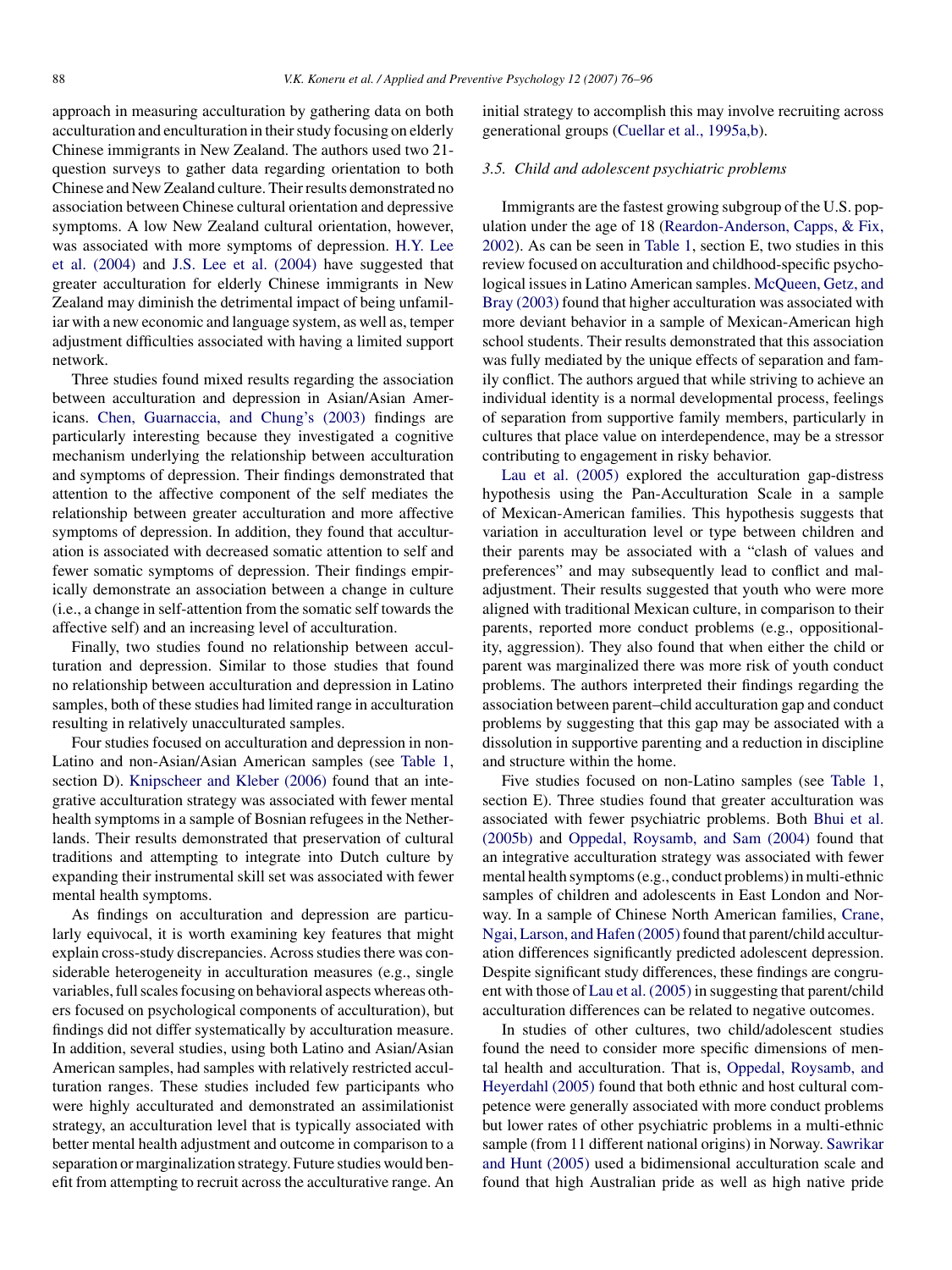were associated with less depression, anxiety, stress, and negative affect in a sample of mixed ethnicity non-English speaking adolescents in Australia. In addition, their results indicated that a separated cultural identity (high native pride and low Australian pride), as opposed to an assimilated cultural identity (high Australian pride and low native pride), was associated with more severe depressive symptoms. Both studies' major results provide support for Berry's theory indicating that integration, measured bidimensionally in both of these works, is associated with better mental health outcomes.

There were striking trends across studies that used child and adolescent samples. Study results consistently demonstrated that greater acculturation was associated with more substance use/abuse and behavioral problems (e.g., conduct problems, deviant behaviors). In contrast, study results that focused on emotional manifestations of psychiatric conditions demonstrated that an integrative acculturation strategy, measured both unidimensionally and bidimensionally, was associated with fewer mental health symptoms (e.g., stress, depression).

## **4. Discussion**

This paper reviewed literature on the relationship between acculturation and various mental health outcomes in Latinos, Asians/Asian Americans, and other ethnic groups. Previous reviews ([Balls Organista et al., 2003;](#page-15-0) [Lara, Gamboa,](#page-17-0) [Kahramanian, Morales, & Hayes Bautista, 2005;](#page-17-0) [Rogler et al.,](#page-19-0) [1991;](#page-19-0) [Salant & Lauderdale, 2003\)](#page-19-0) have documented mixed findings. To eliminate some cross-study variance attributable to unstructured mental health assessment tools (e.g., single items, chart reviews) this review included only empirical articles that used a structured mental health measure. This focus may have resulted in more consistent findings with respect to how acculturation relates to substance use. Studies consistently demonstrated that greater acculturation was associated with increased substance use/abuse. For other outcome variables however, we still found considerable heterogeneity. Variation in how acculturation is measured may be one factor leading to discrepancies in study findings, a topic we discuss next.

#### *4.1. Limitations in measuring acculturation*

Studies included in this review indicate that researchers often use vastly different measures when assessing acculturation. This hinders the ability to make direct comparisons across studies. Thirty studies included in this review used single-item scales (e.g., language, place of birth, length of residence), as opposed to a structured scale, to assess level of acculturation. Some researchers (e.g., [Cuellar et al., 1995a,b\)](#page-16-0) argue that single-item variables can be both reliable and valid. For example, many researchers contend that language may be the most critical aspect of acculturation ([Rodriguez Le Sage & Townsend, 2004;](#page-15-0) [Vega](#page-20-0) [& Sribney, 2003\).](#page-20-0) However, proxy variables do not specifically assess adaptation to a particular culture as they do not assess the specific cultural domains (e.g., cultural values, beliefs, expectations, norms, and practices) that an individual may be acculturating to. Moreover, using single or proxy variables is insufficient to assess the complexity of acculturation because they do not capture information regarding both retention of culture-of-origin as well as acquisition of host-culture norms and values ([Berry, 2003\).](#page-15-0) Findings from this review demonstrated that the relationship between acculturation and mental health can vary when using language as an isolated measure of acculturation. As discussed earlier, language usage as a solitary measure of acculturation can also present complications because many immigrants who possess proficiency in the host culture's language may still be relatively unfamiliar with other traditions and practices of the host society ([Rahman & Rollock, 2004\).](#page-19-0)

Several researchers have argued that acculturation is a bidimensional process in which the acquisition of host-culture norms and values is not necessarily associated with the loss of cultureof-origin attributes. Thus, as stated above, both retention of ethnic-culture and acquisition of host culture should be assessed independently [\(Berry, 2003;](#page-15-0) [Kim & Abreu, 2001;](#page-17-0) [Ryder et](#page-19-0) [al., 2000\).](#page-19-0) Only a small portion of studies within this review measured acculturation using a multidimensional scale, and surprisingly, a number of studies that used multidimensional scales still reported a linear acculturation score. Those studies ([Barrett, Sonderegger, & Sonderegger, 2002;](#page-15-0) [Becker, Burwell,](#page-15-0) [Navara, & Gilman, 2003;](#page-15-0) [Elder, Broyles, Brennan, Zuniga de](#page-16-0) [Nuncio, & Nader, 2005;](#page-16-0) [Gonzalez & Shriver, 2004;](#page-17-0) [Jennings,](#page-17-0) [Forbes, McDermott, Juniper, & Hulse, 2005;](#page-17-0) [Ouarasse & van](#page-17-0) [de Vijver, 2004;](#page-17-0) [Robinson Shurgot & Knight, 2004\)](#page-19-0) that analyzed the relationship between separate cultural orientations and their respective mental health outcome of interest were able to present more interpretable results. Findings were able to clearly demonstrate that integration (e.g., high values on both ethnicculture orientation and host-culture orientation) was generally associated with fewer mental health symptoms in comparison to marginalization, separation, or assimilation.

Multifaceted acculturation measures should also attempt to capture information regarding behavioral as well as attitudinal or psychological aspects of acculturation. Few studies used measures which assessed multiple factors, however, those studies that did typically found varying patterns of results. For example, [Castillo, Conoley, and Brossart \(2004\)](#page-16-0) found that mainstream Anglo attitudinal marginalization (i.e., not adopting Anglo cultural values and beliefs), unlike the behavioral aspects of acculturation (e.g., language usage), was associated with more distress in a sample of Mexican-American college women.

Finally, only one study used a non-self-report measure ([Kim](#page-17-0) [et al., 2006\)](#page-17-0) to measure psychological acculturation. [Kim et](#page-17-0) [al. \(2006\)](#page-17-0) argue that exclusive usage of self-report measures may not appropriately capture the implicit component of acculturation. The authors suggest that future studies investigating the relationship of cultural transition should incorporate an implicit measure of psychological acculturation. This type of measure may more clearly display the impacts of acculturation (e.g., shifts in cultural values, norms, attitudes) in contrast to an explicit measure which is more susceptible to bias due to under-reporting or social desirability.

In summary, future studies focusing on acculturation and mental health would benefit from using multidimensional mea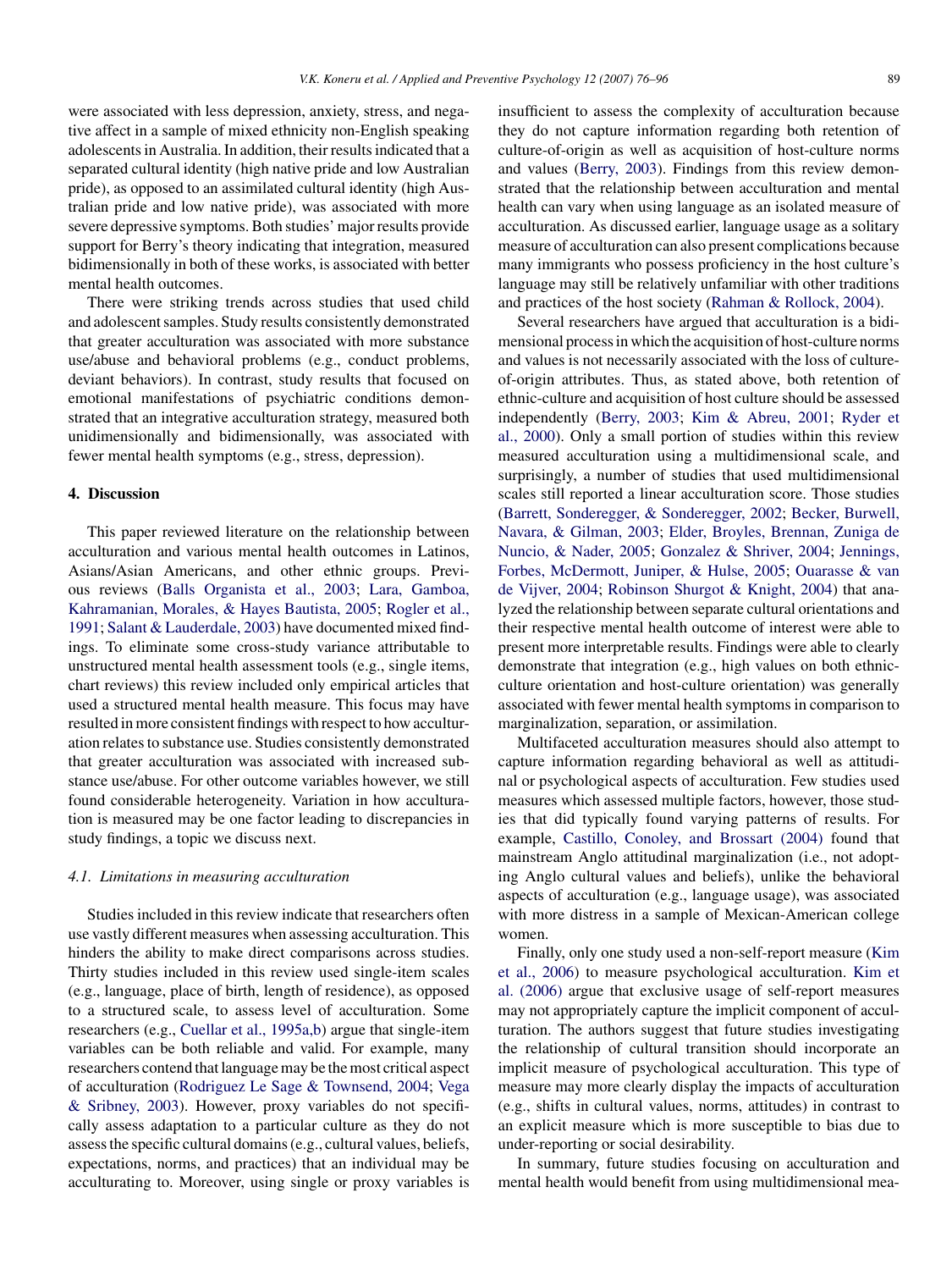sures, both self-report and non-self-report, because it would allow them to capture the "conceptual complexity" [\(Rodriguez](#page-19-0) [Le Sage & Townsend, 2004\)](#page-19-0) inherent in acculturation. This approach would also allow researchers to present data regarding several facets of acculturation (e.g., behaviors, attitudes, values), representing both acculturation and enculturation, on both explicit and implicit levels, and their unique relationships with specific mental health outcomes of interest.

#### *4.2. Areas for future research*

## *4.2.1. The role of culture and mental health outcomes*

Because acculturation is defined as the adaptation to mainstream culture, a more comprehensive understanding of the host culture as well as the culture-of-origin may better inform acculturation research. Understanding the cultural values, beliefs, expectations, roles, norms and cultural practices in addition to the social context which immigrants may be adapting to is particularly important ([Suarez-Orozco & Suarez-Orozco, 2001\).](#page-20-0) For instance, individuals acculturating within the context of a highly educated/high income segment of the population will adopt and adapt to a different set of cultural values, beliefs, norms and cultural practices than those acculturating within the context of an underprivileged, lower education/income community. Consistent with this, implications for mental health outcomes may not be the same for such different groups of acculturating immigrants. Since such factors are expected to influence mental health, they should also contribute to the development of acculturation scales that are more relevant to mental health outcomes.

# *4.2.2. Mediators of the relationship between acculturation and mental health symptoms*

Researchers have posited that acculturation can be associated with positive attributes, such as awareness of health systems and resources, or negative consequences, such as familial conflict or disruption of support networks, however, there is a limited empirical base to support these claims. Only seven studies within this review investigated mediational models [\(Chen et al., 2003;](#page-16-0) [Epstein et al., 2003; McQueen et al., 2003; Michaels Miller](#page-16-0) [et al., 2006; Oppedal et al., 2004;](#page-16-0) [Ouarasse & van de Vijver,](#page-18-0) [2004;](#page-18-0) [Robinson Shurgot & Knight, 2004\).](#page-19-0) Findings from these investigations were mixed, with some results demonstrating that acculturation can be associated with positive attributes (e.g., reduced social alienation, more school and work success) and subsequent reductions in mental health symptoms, whereas, other studies demonstrated the opposite pattern of findings (e.g., acculturation was associated with more family conflict). A number of studies focused on changes within the familial environment that occur during the acculturation process and their subsequent association with poorer mental health. Thus, greater focus on family dynamics could advance our understanding of the relationship between acculturation and mental health.

Future research is needed to identify other variables which potentially mediate the relationship between acculturation and mental health symptoms and outcomes [\(Shen & Takeuchi,](#page-19-0) [2001\),](#page-19-0) such as familism, coping style, religiosity/spirituality, marianism, roles, self-attention. Mediational analyses can elucidate possible mechanisms underlying these relationships as well as provide possible targets for clinical intervention ([Gonzalez,](#page-17-0) [Deardorff, Formoso, Barr, & Barrera, 2006\).](#page-17-0)

# *4.2.3. Longitudinal analysis*

Acculturation is a dynamic process involving potential changes in adaptation and well-being over time. [Berry and Kim](#page-15-0) [\(1988\)](#page-15-0) posited the "U-curve hypothesis" which argues that stress will increase over time until an adaptation point is reached. Despite this, only five studies in this review provided longitudinal data ([Cheng, Gau, Chen, Chang, & Chang, 2004;](#page-16-0) [Gil](#page-17-0) [et al., 2000;](#page-17-0) [Greenland & Brown, 2005;](#page-17-0) [Martinez-Schallmoser,](#page-18-0) [Telleen, & Macmullen, 2003;](#page-18-0) [Oppedal et al., 2004\).](#page-18-0) These studies supported Berry's acculturation strategy framework. The results of these studies demonstrated that integration, as opposed to an assimilationist strategy, was associated with better longitudinal mental health outcomes. For example, [Oppedal et al.](#page-18-0) [\(2004\)](#page-18-0) found that both host and ethnic cultural competence were associated with greater self-esteem and fewer mental health symptoms in a multi-ethnic sample of adolescents in Norway. In contrast, a longitudinal assimilationist strategy can be associated with worsening symptoms of stress, depression, and alcoholism [\(Greenland & Brown, 2005;](#page-16-0) [Martinez-Schallmoser et al., 2003\).](#page-18-0)

Analysis over time is critical because the relationship between stage of acculturation and outcome may not be linear over time [\(Fuligni, 2001\).](#page-16-0) In addition, certain cultural values change rapidly, whereas others demonstrate more stability [\(Cabassa, 2003\).](#page-16-0) This may be of particular importance when conducting research with adolescent samples because of the potential for developmental progression to coincide with mental health changes ([Oppedal et al., 2004\).](#page-18-0)

#### *4.2.4. Acculturation in non-migrating groups*

Existing acculturation research is generally focused on immigrants entering a novel environment or country. However, acculturation theory has suggested that acculturation is a bidirectional process in that it can have a significant impact on those moving into a new environment as well as those already living within the environment. [MacLachlan et al. \(2004\)](#page-18-0) and [Cheng](#page-16-0) [et al. \(2004\)](#page-16-0) conducted investigations exploring temporal acculturation (i.e., adapting to changes within the same society over time). Their results, respectively, demonstrated that an assimilationist strategy (a strategy indicating rejection of the "old Ireland" and acceptance of the "new Ireland") was associated with less distress in Irish residents and that cultural assimilation was associated with a greater risk for alcoholism in residents of Taiwan.

The notion of temporal acculturation could also apply to more infrequently considered ethnic groups such as African-Americans and Native Americans in the U.S. Researchers have argued and demonstrated that there are unique African American and Native American cultures, making acculturation an applicable construct for these ethnic groups ([Bryant & LaFramboise,](#page-16-0) [2005;](#page-16-0) [Landrine & Klonoff, 1994;](#page-18-0) [Pillay, 2005\).](#page-19-0) This would be similar to the acculturation of 3rd or later generation immigrants. For them, as well as for African Americans and Native Amer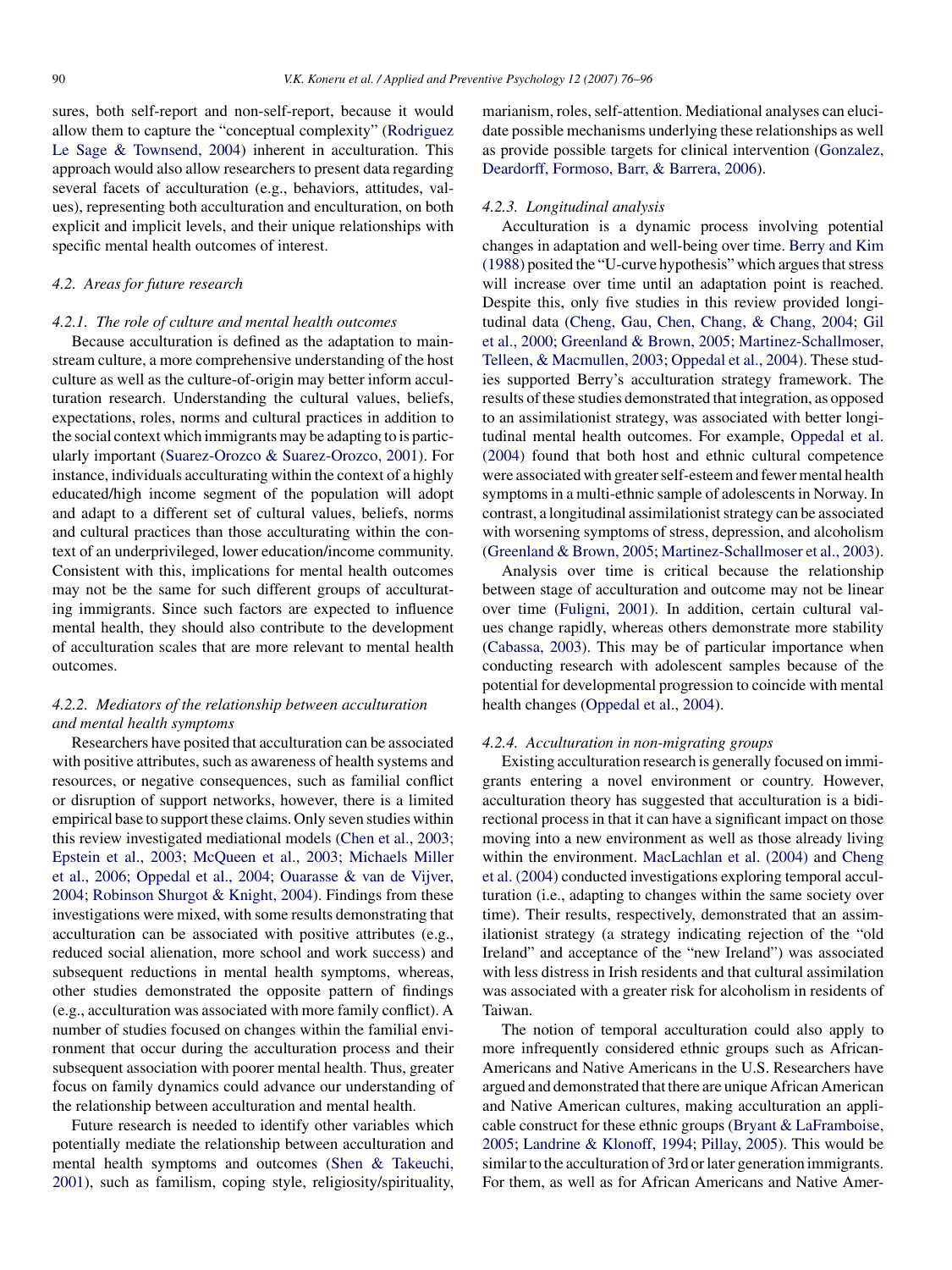<span id="page-15-0"></span>icans who have lived within relatively isolated or marginalized communities, acculturation may imply similar mental health issues. Hence, temporal acculturation may be an additional variable to consider when focusing on non-migrating groups.

## *4.2.5. Studies of severe psychopathology*

Cross-cultural researchers have made great strides in providing information on the prevalence, symptom presentation, and course of mental disorders such as bipolar, obsessive-compulsive, and schizophrenia [\(Tramontina,](#page-20-0) [Schmitz, Polancyzk, & Rohde, 2003;](#page-20-0) [Williams, Chambless, &](#page-20-0) [Steketee, 1998;](#page-20-0) [Weisman et al., 2000\),](#page-20-0) and some researchers have even begun to examine the association between acculturation and specific mental disorders. For example, [Koneru and](#page-17-0) [Weisman de Mamani \(2006\)](#page-17-0) conducted the first study exploring the relationship between acculturation and symptoms of schizophrenia. Overall, greater acculturation was associated with more symptoms of schizophrenia. However, this finding was complex and varied by ethnicity. To date, there has been no research exploring the association between acculturation and bipolar disorder or obsessive-compulsive disorder. Future investigations could benefit by further assessing the relationship between acculturation and other severe mental disorders, which are less frequently considered in cultural psychology research.

## **5. Conclusion**

This review provided further evidence indicating that the relationship between acculturation and mental health is complex. Similar to previous reviews, findings regarding the relationship between acculturation and alcohol and drug use were relatively consistent, whereas, other areas demonstrated significant heterogeneity. Future research employing multidimensional measures of acculturation, considering both behavioral and psychological aspects of acculturation, as well as non-self-report measures are needed to provide greater clarity in this area of research.

#### **References**

- Abbott, M. W., Wong, S., Giles, L. C., Wong, S., Young, W., & Au, M. (2003). Depression in older Chinese migrants to Auckland. *Australian and New Zealand Journal of Psychiatry*, *37*, 445–451.
- Abdollahi, P., & Mann, T. (2001). Eating disorder symptoms and body image concerns in Iran: Comparisons between Iranian women in Iran and in America. *International Journal of Eating Disorders*, *30*, 259–268.
- Abrams, K. K., Allen, L. R., & Gray, J. J. (1993). Disordered eating attitudes and behaviors, psychological adjustment, and ethnic identity: A comparison of black and white female college students. *International Journal of Eating Disorders*, *14*, 49–57.
- Achenbach, T. M., & Edelbrock, C. (1987). *Manual for the youth self-report and profile*. Burlington: VT: University of Vermont Department of Psychiatry.
- Alsaker, F.F. (1990). Global negative self-evaluations. Doctoral dissertation. Bergen, Norway: Faculty of Psychology, University of Bergen.
- Altabe, M. (1998). Ethnicity and body image: Quantitative and qualitative analysis. *International Journal of Eating Disorders*, *23*, 153–159.
- Alva, S. A. (1995). Psychological distress and alcohol use in Hispanic adolescents. *Journal of Youth and Adolescence*, *24*, 481–497.
- Andersen, C. (1982). The search for school climate. *A review of the research. Review of Educational Research*, *53*, 368–420.
- Angold, A., Weissman, M. M., John, K., Merikangas, K. R., Prusoff, B. A., Wickramaratne, P., et al. (1987). Parent and child reports of depressive symptoms in children at low and high risk of depression. *Journal of Child Psychology and Psychiatry*, *28*, 901–915.
- Balls Organista, P., Organista, K. C., & Kurasaki, K. (2003). The relationship between acculturation and ethnic minority mental health. In K. M. Chun, P. Balls Organista, & G. Marin (Eds.), *Acculturation: Advances in theory, measurement, and applied research* (pp. 139–161). Washington, DC: American Psychological Association.
- Barrett, P. M., Sonderegger, R., & Sonderegger, N. L. (2002). Assessment of child and adolescent migrants to Australia: A crosscultural comparison. *Behaviour Change*, *19*, 220–235.
- Barry, D.T. (1999). East Asians in America: Relationships between acculturation, ethnic dientity, self-construal, and mental health of East Asian immigrants. Doctoral dissertation, Toledo, OH, University of Toledo.
- Barry, D. T., & Garner, D. M. (2001). Eating concerns in East Asian immigrants: Relationships between acculturation, self-construal, ethnic identity, gender, psychological functioning and eating concerns. *Eating and Weight Disorders*, *6*, 90–98.
- Beck, A. T., Rush, A. J., Shaw, B. F., & Emery, G. (1979). *Cognitive therapy of depression*. New York: Guilford Press.
- Beck, A. T., Epstein, N., Brown, G., & Steer, R. A. (1988). An inventory for measuring clinical anxiety: Psychometric properties. *Journal of Consulting and Clinical Psychology*, *56*, 893–897.
- Beck, A. T., Steer, R. A., & Brown, G. K. (1996). *Beck Depression Inventory-Second Edition (BDI-II) manual*. San Antonio: The Psychological Corporation.
- Becker, A. E., Burwell, R. A., Navara, K., & Gilman, S. E. (2003). Binge eating and binge eating disorder in a small-scale, indigenous society: The view from Fiji. *International Journal of Eating Disorders*, *34*, 423–431.
- Berry, J. W. (1997). Immigration, acculturation and adaptation. *Applied Psychology: An International Review*, *46*, 5–34.
- Berry, J. W. (2003). Conceptual approaches to acculturation. In K. M. Chun, P. B. Organista, & G. Marin (Eds.), *Acculturation: Advances in theory, measurement, and applied research* (pp. 17–38). Washington, DC: American Psychological Association.
- Berry, J. W. (2005). Acculturation: Living successfully in two cultures. *International Journal of Intercultural Relations*, *29*, 697–712.
- Berry, J. W., & Kim, U. (1988). Acculturation and mental health. In P. R. Dasen, J. W. Berry, & N. Sartorius (Eds.), *Health and cross-cultural psychology: Toward applications* (pp. 207–236). Thousand Oaks, CA: Sage Publications Inc.
- Berry, J. W., Phinney, J. S., Sam, D. L., & Vedder, P. (2006). Immigrant youth: Acculturation, identity and adaptation. *Applied Psychology: An International Review*, *55*, 303–332.
- Betancourt, H., & Lopez, S. R. (1993). The study of culture, race, and ethnicity in American psychology. *American Psychologist*, *48*, 629–637.
- Bhugra, D., & Bhui, K. (2003). Eating disorders in teenagers in East London: A survey. *European Eating Disorders Review*, *11*, 46–57.
- Bhugra, D., Bhui, K., & Gupta, K. R. (2000). Bulimic disorders and sociocentric values in north India. *Social Psychiatry and Psychiatric Epidemiology*, *35*, 86–93.
- Bhui, K., Lawrence, A., Klineberg, E., Woodley-Jones, D., Taylor, S., Stansfeld, S., Viner, R., & Booy, R. (2005). Acculturation and health status among African-Caribbean, Bangladeshi and White British adolescents, validation and findings from the RELACHS study. *Social Psychiatry and Psychiatric Epidemiology*, *40*, 259–266.
- Bhui, K., Stansfeld, S., Head, J., Haines, M., Hillier, S., Taylor, S., Viner, R., & Booy, R. (2005). Cultural identity, acculturation, and mental health among adolescents in east London's multiethnic community. *Journal of Epidemiological Community Health*, *59*, 296–302.
- Bohrnstedt, G. W. (1977). On measuring body satisfaction. Unpublished manuscript.
- Bratter, J. L., & Eschbach, K. (2005). Race/ethnic differences in nonspecific psychological distress: Evidence from the national health interview survey. *Social Science Quarterly*, *86*, 620–644.
- Briere, J. N. (1996). *Trauma symptom checklist for children: Professional manual*. Odessa: FL: Psychological Assessment Resources, Inc..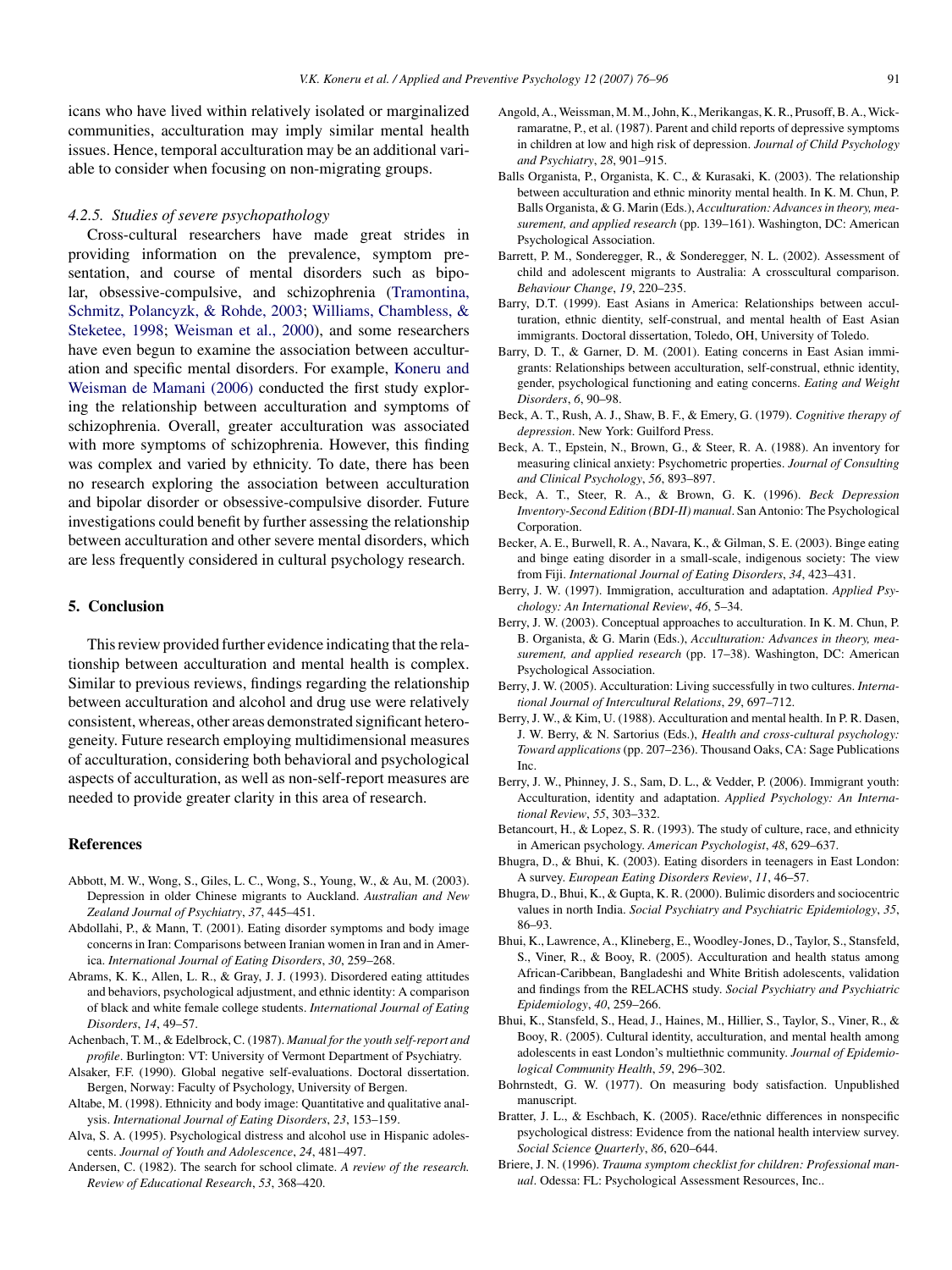- <span id="page-16-0"></span>Brown, T. A., Cash, T. F., & Mikulka, P. J. (1990). Attitudinal body-image assessment: Factor analyses of the Body-Self Relations Questionnaire. *Journal of Personality Assessment*, *55*, 135–144.
- Bryant, A., & LaFramboise, T. (2005). The racial identity and cultural orientation of Lumbee American Indian high school students. *Cultural Diversity and Ethnic Minority Psychology*, *11*, 82–89.
- Buddington, S. A. (2002). Acculturation, psychological adjustment (stress, depression, self-esteem) and the academic achievement of Jamaican immigrant college students. *International Social Work*, *45*, 447–464.
- Cabassa, L. J. (2003). Measuring acculturation: Where we are and where we need to go. *Hispanic Journal of Behavioral Sciences*, *25*, 127–146.
- Cachelin, F. M., & Regan, P. C. (2006). Prevalence and correlates of chronic dieting in a multi-ethnic U.S. community sample. *Eating and Weight Disorders*, *11*, 91–99.
- Castillo, L. G., Conoley, C. W., & Brossart, D. F. (2004). Acculturation, white marginalization, and family support as predictors of perceived distress in Mexican American female college students. *Journal of Counseling Psychology*, *51*, 151–157.
- Carvajal, S. C., Hanson, C. E., Romero, A. J., & Coyle, K. K. (2002). Behavioural risk factors and protective factors in adolescents: A comparison of Latinos and non-Latino Whites. *Ethnicity & Health*, *7*, 181–193.
- Chamorro, R., & Flores-Ortiz, Y. (2000). Acculturation and disordered eating patterns among Mexican American women. *International Journal of Eating Disorders*, *28*, 125–129.
- Chan, C. K. Y., & Owens, R. G. (2006). Perfectionism and eating disorder symptomatology in Chinese immigrants: Mediating and moderating effects of ethnic identity and acculturation. *Psychology and Health*, *21*, 49–63.
- Chen, H., Guarnaccia, P. J., & Chung, H. (2003). Self-attention as a mediator of cultural influences on depression.*International Journal of Social Psychiatry*, *49*, 192–203.
- Cheng, A. T. A., Gau, S. F., Chen, T. H. H., Chang, J. C., & Chang, Y. T. (2004). A 4-year longitudinal study on risk factors for alcoholism. *Archives of General Psychiatry*, *61*, 184–191.
- Cheng, A. T., & Hsu, M. (1995). Development of a new scale for measuring acculturation: The Taiwan aboriginal acculturation scale (TAAS). *Psychological Medicine*, *25*, 1281–1287.
- Cho, S., Hudley, C., & Back, H. Y. (2003). Cultural influences on ratings of selfperceived social, emotional, and academic adjustment for Korean American adolescents. *Assessment for Effective Intervention*, *29*, 3–14.
- Chung, R. H. G., Kim, B. S., & Abreu, J. M. (2004). Asian American multidimensional acculturation scale: Development, factor analysis, reliability, and validity. *Cultural Diversity and Ethnic Minority Psychology*, *10*, 66–80.
- Cintron, J. A., Carter, M. M., Suchday, S., Sbrocco, T., & Gray, J. (2005). Factor structure and construct validity of the anxiety sensitivity index among island Puerto Ricans. *Anxiety Disorders*, *19*, 51–68.
- Cohen, S., Kamarck, T., & Mermelstein, R. (1983). A global measure of perceived stress. *Journal of Health and Social Behavior*, *24*, 385–396.
- Cole, S., Kawachi, I., Maller, S. J., & Berkman, L. (2000). Test of item-response bias in the CES-D scale: Experience from the New Haven EPESE study. *Journal of Clinical Epidemiology*, *53*, 285–289.
- Cooper, P., Taylor, M., Cooper, Z., & Fairburn, C. (1987). The development and validation of the body shape questionnaire. *International Journal of Eating Disorders*, *6*, 485–494.
- Crane, D. R., Ngai, S. W., Larson, J. H., & Hafen, M. (2005). The influence of family functioning and parent-adolescent acculturation on North American Chinese adolescent outcomes. *Family Relations*, *54*, 400–410.
- Cuellar, I., Harris, L. C., & Jasso, R. (1980). An acculturation scale for Mexican American normal and clinical populations. *Hispanic Journal of Behavioral Sciences*, *2*, 199–217.
- Cuellar, I., Arnold, B., & Gonzalez, G. (1995). Cognitive referents of acculturation: assessment of cultural constructs in Mexican Americans. *Journal of Community Psychology*, *23*, 339–356.
- Cuellar, I., Arnold, B., & Maldonado, R. (1995). Acculturation Rating Scale for Mexican Americans-II: A revision of the original ARSMA scale. *Hispanic Journal of Behavioral Sciences*, *17*, 275–304.
- Cuellar, I., Bastida, E., & Braccio, S. M. (2004). Residency in the United States, subjective well-being, and depression in an older Mexican-Origin sample. *Journal of Aging and Health*, *16*, 447–466.
- Davis, C., & Katzman, M. A. (1999). Perfection as acculturation: Psychological correlates of eating problems in Chinese male and female students living in the United States. *International Journal of Eating Disorders*, *25*, 65–70.
- De Leon, B., & Mendez, S. (1996). Factorial structure of a measure of acculturation in a Puerto-Rican population. *Educational and Psychological Measurement*, *56*, 155–165.
- Derogatis, L. R., Lipman, R. S., Rickels, K., Uhlenhuth, E. H., & Covi, L. (1974). The Hopkins Symptom Checklist (HSCL): A self-report symptom inventory. *Behavioral Science*, *19*, 1–5.
- Derogatis, L.R. (1975). Brief Symptom Inventory (BSI). Baltimore: Clinical Psychometric Research.
- Derogatis, L. R. (1978). *SCL-90: Administration, scoring & procedures manual-I for the (revised) version and other instruments of the psychopathology rating scale series*. Towson: MD: Johns Hopkins University School of Medicine.
- Derogatis, L. R. (1993). *BSI: Brief Symptom Inventory administration, scoring and procedures manual* (3rd ed.). Minneapolis: MN: National Computer **Systems**.
- Derogatis, L. R., & Melisartos, N. (1983). The brief symptom inventory: An introductory report. *Psychological Medicine*, *13*, 596–605.
- Draguns, J., & Tanaka-Matsumi, J. (2003). Assessment of psychopathology across and within cultures: Issues and findings. *Behaviour Research and Therapy*, *41*, 755–776.
- Elder, J. P., Broyles, S. L., Brennan, J. J., Zuniga de Nuncio, M. I., & Nader, P. R. (2005). Acculturation, parent-child acculturation differential, chronic disease risk factors in a Mexican-American population. *Journal of Immigrant Health*, *7*, 1–9.
- Epstein, J. A., Doyle, M., & Botvin, G. J. (2003). A mediational model of the relationship between linguistic acculturation and polydrug use among Hispanic adolescents. *Psychological Reports*, *93*, 859–866.
- Fairburn, C. G., & Beglin, S. J. (1994). *Assessment of eating disorders: Interview or self-report questionnaire? International Journal of Eating Disorders*, *16*, 363–370.
- Fichter, M. M., Elktoth, M., Engel, K., Meyer, A. E., Mall, H., & Poustka, F. (1991). Structured interview for anorexia and bulimia nervosa (SIAB): Development of a new instrument for the assessment of eating disorders. *International Journal of Eating Disorders*, *10*, 571–592.
- Fisher, S. (1970). *Body experience in fantasy and behavior.* New York: Appleton-Century-Crofts.
- Fitzpatrick, J. P. (1987). *Puerto Rican Americans* (2nd ed.). NJ: Prentice Hall: Englewood Cliffs.
- Foss, G. F. (2001). Maternal sensitivity, posttraumatic stress, and acculturation in Vietnamese and Hmong mothers. *The American Journal of Maternal/Child Nursing*, *26*, 257–263.
- Franko, D. L., & Herrera, I. (1997). Body image differences in Guatemalan-American and white college women. *Eating Disorders*, *5*, 119–123.
- Franzini, L., & Fernandez-Esquer, M. E. (2004). Socioeconomic, cultural, and personal influences on health outcomes in low income Mexican-origin individuals in Texas. *Social Science & Medicine*, *59*, 1629–1646.
- Fuligni, A. (2001). A comparative longitudinal approach to acculturation among children from immigrant families. *Harvard Educational Review*, *71*, 566–578.
- Furukawa, T. (2002). Weight changes and eating attitudes of Japanese adolescents under acculturative stresses: A prospective study.*International Journal of Eating Disorders*, *15*, 71–79.
- Galan, F. J. (1988). Alcoholism prevention in Hispanic youth. *Journal of Drug Issues*, *18*, 49–58.
- Garner, D. M., & Garfinkel, P. E. (1979). The eating attitudes test: An index of the symptoms of anorexia nervosa. *Psychological Medicine*, *9*, 273–279.
- Garner, D. M., Olmsted, M. P., Bohr, Y., & Garfinkel, P. E. (1982). The eating attitudes test: Psychometric features and clinical correlates. *Psychological Medicine*, *12*, 871–878.
- Garner, D. M., Olmstead, M. P., & Polivy, J. (1983). Development and validation of a multidimensional eating disorder inventory for anorexia nervosa and bulimia. *International Journal of Eating Disorders*, *2*, 15–34.
- Gfroerer, J. C., & Tan, L. L. (2003). Substance use among foreign-born youths in the United States: Does the length of residence matter? *American Journal of Public Health*, *93*, 1892–1895.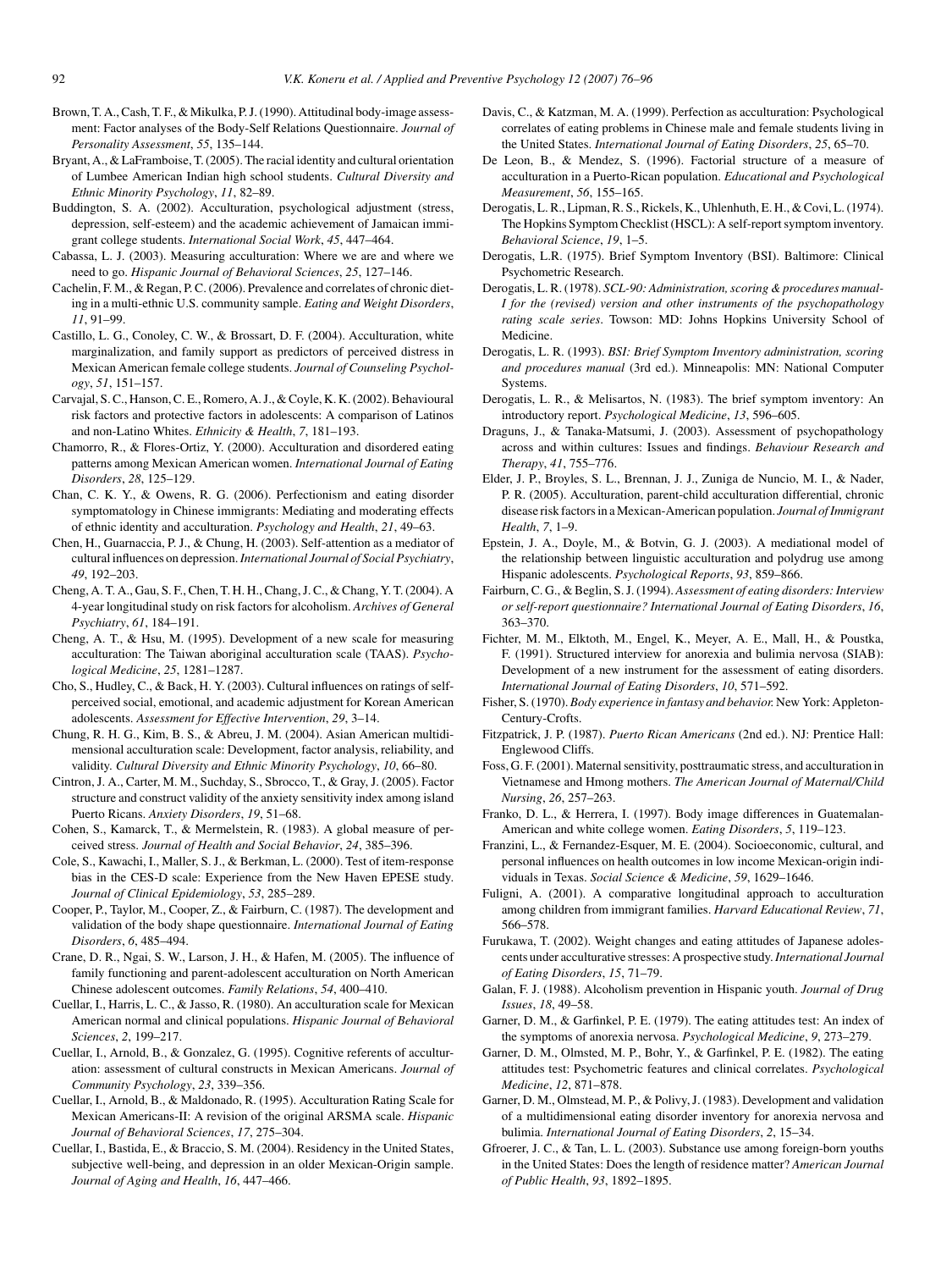- <span id="page-17-0"></span>Gil, A. G., Wagner, E. F., & Vega, W. A. (2000). Acculturation, familism and alcohol use among Latino adolescent males: Longitudinal relations. *Journal of Community Psychology*, *28*, 443–458.
- Gil, A. G., Wagner, E. F., & Tubman, J. (2004). Culturally sensitive substance abuse intervention for Hispanic and African American adolescents: Empirical examples from the Alcohol Treatment Targeting Adolescents in Need (ATTAIN) Project. *Addiction*, *99*, 140–150.
- Goldberg, D. P., Cooper, B., Eastwood, M. R., Kedward, H. B., & Shepherd, M. (1970). A standardized psychiatric interview for use in community surveys. *British Journal of Preventive Social Medicine*, *24*, 18–23.
- Goldberg, D. (1992). General Health Questionnaire (GHQ-12). Windsor: NFER-NELSON.
- Goldfarb, L. A., Dykens, E. M., & Gerrard, M. (1985). Goldfarb Fear of Fat Scale. *Journal of Personality Assessment*, *49*, 329–332.
- Gonzalez, G. M., & Shriver, C. (2004). A bilingual computerized voiceinteractive system for screening depression symptoms. *Journal of Technology in Human Services*, *22*, 1–20.
- Gonzalez, G. M., Costello, C. R., La Tourette, T. R., Joyce, L. K., & Valenzuela, M. (1997). Bilingual telephone-assisted computerized speech-recognition assessment: Is a voice-activated computer program a culturally and linguistically appropriate tool for screening depression in English and Spanish? *Cultural Diversity and Mental Health*, *3*, 93–111.
- Gonzalez, N. A., Deardorff, J., Formoso, D., Barr, A., & Barrera, M. (2006). Family mediators of the relation between acculturation and adolescent mental health outcomes. *Family Relations*, *55*, 318–330.
- Goodman, R., Meltzer, H., & Bailey, V. (1998). The strengths and difficulties questionnaire: A pilot study on the validity of the self-report version. *European Child and Adolescent Psychiatry*, *7*, 125–130.
- Goodman, R., Meltzer, H., & Bailey, V. (2003). The strengths and difficulties questionnaire: A pilot study on the validity of the self-report version. *International Review of Psychiatry*, *15*, 173–177.
- Gordon, M. M. (1964). *Assimilation in American life*. New York: Oxford University Press.
- Gowen, L. K., Hayward, C., Killen, J. D., Robinson, T. N., & Taylor, C. B. (1999). Acculturation and eating disorder symptoms in adolescent girls. *Journal of Research on Adolescence*, *9*, 67–83.
- Greenland, K., & Brown, R. (2005). Acculturation and contact in Japanese students studying in the United Kingdom. *The Journal of Social Psychology*, *145*, 373–389.
- Greenwald, A. G., McGhee, D. E., & Schwartz, L. K. (1998). Measuring individual differences in implicit cognition: The Implicit Association Test (IAT). *Journal of Personality and Social Psychology*, *74*, 1464–1480.
- Haudek, C., Rorty, M., & Henker, B. (1999). The role of ethnicity and parental bonding in eating and weight concerns of Asian-American and Caucasian college women. *International Journal of Eating Disorders*, *25*, 425–433.
- Hazuda, H., Stern, M., & Haffner, S. (1988). Acculturation and assimilation among Mexican Americans: Scales and population-based data. *Social Science Quarterly*, *69*, 687–706.
- Heilemann, M. V., Frutos, L., Lee, K. A., & Kury, F. S. (2004). Protective strength factors, resources, and risks in relation to depressive symptoms among childbearing women of Mexican descent. *Health Care for Women International*, *25*, 88–106.
- Henderson, M., & Freeman, C. (1987). A self-rating scale for bulimia-the BITE. *British Journal of Psychiatry*, *150*, 18–24.
- Herkovitz, M. (1948). *Man and his works*. Knopf: New York.
- Hill, A. J., & Bhatti, R. (1995). Body shape perception and dieting in preadolescent British Asian girls: Links with eating disorders. *International Journal of Eating Disorders*, *17*, 175–183.
- Hunt, L., Schneider, S., & Comer, B. (2004). Should acculturation be a variable in health research? A critical review of research on US Hispanics. *Social Science & Medicine*, *59*, 973–986.
- Hwang, W. C., Chun, C., Takeuchi, D. T., Myers, H. F., & Siddarth, P. (2005). Age of first onset major depression in Chinese Americans.*Cultural Diversity and Ethnic Minority Psychology*, *11*, 16–27.
- Iwata, N., & Buka, S. (2002). Race/ethnicity and depressive symptoms: A cross-cultural ethnic comparison among university students in East Asia, North and South America. *Social Science and Medicine*, *55*, 2243– 2252.
- Jang, Y., Kim, G., & Chiriboga, D. (2005). Acculturation and manifestation of depressive symptoms among Korean-American older adults. *Aging & Mental Health*, *9*, 500–507.
- Jennings, P. S., Forbes, D., McDermott, B., Juniper, S., & Hulse, G. (2005). Acculturation and eating disorders in Asian and Caucasian Australian adolescent girls. *Psychiatry and Clinical Neurosciences*, *59*, 56–61.
- Jessor, R. (1987). Problem-behavior theory, psychosocial development, and adolescent problem drinking. *British Journal of Addiction*, *82*, 331–342.
- Jessor, R., & Jessor, S. L. (1977). *Problem behavior and psychosocial development: A longitudinal study of youth*. New York: Academic Press.
- Joiner, G. W., & Kashubeck, S. (1996). Acculturation, body image, self-esteem, and eating disorder symptomatology in adolescent Mexican American women. *Psychology of Women Quarterly*, *20*, 419–435.
- Kang, S. M. (2006). Measurement of acculturation, scale formats, and language competence: Their implications for adjustment. *Journal of Cross-Cultural Psychology*, *37*, 669–693.
- Karno, M., Golding, J. M., Burnam, M. A., Hough, R. L., Escobar, J. I., Wells, K. M., & Boyer, R. (1989). Anxiety disorders among Mexican Americans and non-Hispanic Whites in Los Angeles. *Journal of Nervous and Mental Disease*, *177*, 202–209.
- Kessler, R. C., McGonagle, K. A., Zhao, S., Nelson, C. B., Hughes, M., Eshleman, S., et al. (1994). Lifetime and 12-month prevalence of DSM-III-R psychiatric disorders in the United States. *Archives of General Psychiatry*, *51*, 8–19.
- Kessler, R. C., Andrews, G., Colpe, L., Hiripwe, E., Mroczek, D., Normand, S. L., et al. (2002). Short screening scales to monitor population to prevalences and trends in nonspecific psychological distress. *Psychological Medicine*, *32*, 959–976.
- Khoury, E. L., Warheit, G. J., Zimmerman, R. S., Vega, W. A., & Gil, A. G. (1996). Gender and ethnic differences in the prevalence of alcohol, cigarette, and illicit drug use over time in a cohort of young Hispanic adolescents in South Florida. *Women & Health*, *24*, 21–40.
- Killen, J. D., Taylor, C. B., Hayward, C., Wilson, D. M., Haydel, K. F., Hammer, L. D., et al. (1994). Pursuit of thinness and onset of eating disorder symptoms in a community sample of adolescent girls: A three year prospective analysis. *International Journal of Eating Disorders*, *16*, 227–238.
- Kim, U. (1984). Psychological acculturation of Korean immigrants in Toronto: A study of modes of acculturation, identity, language and acculturative stress. Unpublished MA Thesis, Queen's University, Kingston, Ontario, Canada.
- Kim, B. S. K., & Abreu, J. M. (2001). Acculturation measurement: Theory, current instruments, and future directions. In J. G. Ponterotto, J. M. Casas, L. A. Suzuki, & C. M. Alexander (Eds.), *Handbook of multicultural counselling* (2nd ed., pp. 394–424). Thousand Oaks, CA: Sage.
- Kim, M. T., Han, H. R., Shin, H. S., Kim, K. B., & Lee, H. B. (2005). Factors associated with depression experience of immigrant populations: A study of Korean immigrants. *Archives of Psychiatric Nursing*, *5*, 217–225.
- Kim, D. Y., Sarason, B. R., & Sarason, I. G. (2006). Implicit social cognition and culture: Explicit and implicit psychological acculturation, and distress of Korean-American young adults. *Journal of Social and Clinical Psychology*, *25*, 1–32.
- Knight, R. G., Waal-Manning, H. J., & Spears, G. F. (1983). Some norms and reliability data for the state-trait anxiety inventory and the Zung self-rating depression scale. *British Journal of Clinical Psychology*, *22*, 245–249.
- Knipscheer, J. W., & Kleber, R. J. (2006). The relative contribution of posttraumatic and acculturative stress to subjective mental health among Bosnian refugees. *Journal of Clinical Psychology*, *62*, 339–353.
- Kohout, F. J., Berkman, L. F., Evans, D. A., & Cornoni-Huntley, J. (1993). Two shorter forms of the CES-D depression symptoms index. *Journal of Aging and Health*, *5*, 179–193.
- Koneru, V. K., & Weisman de Mamani, A. G. (2006). Acculturation, ethnicity, and symptoms of schizophrenia. *Interamerican Journal of Psychology*, *40*, 355–362.
- Kovacs, M. (1992).*Children's depression inventory: Manual*. North Tonawanda: NY: Multi-Health Systems.
- Kramers, A. (2000). *Acculturation and disordered eating across cultures. Unpublished Masters Thesis*. Pietermaritzburg: University of natal.
- Kuba, S. A., & Harris, D. J. (2001). Eating disturbances in women of color: An exploratory study of contextual factors in the development of disordered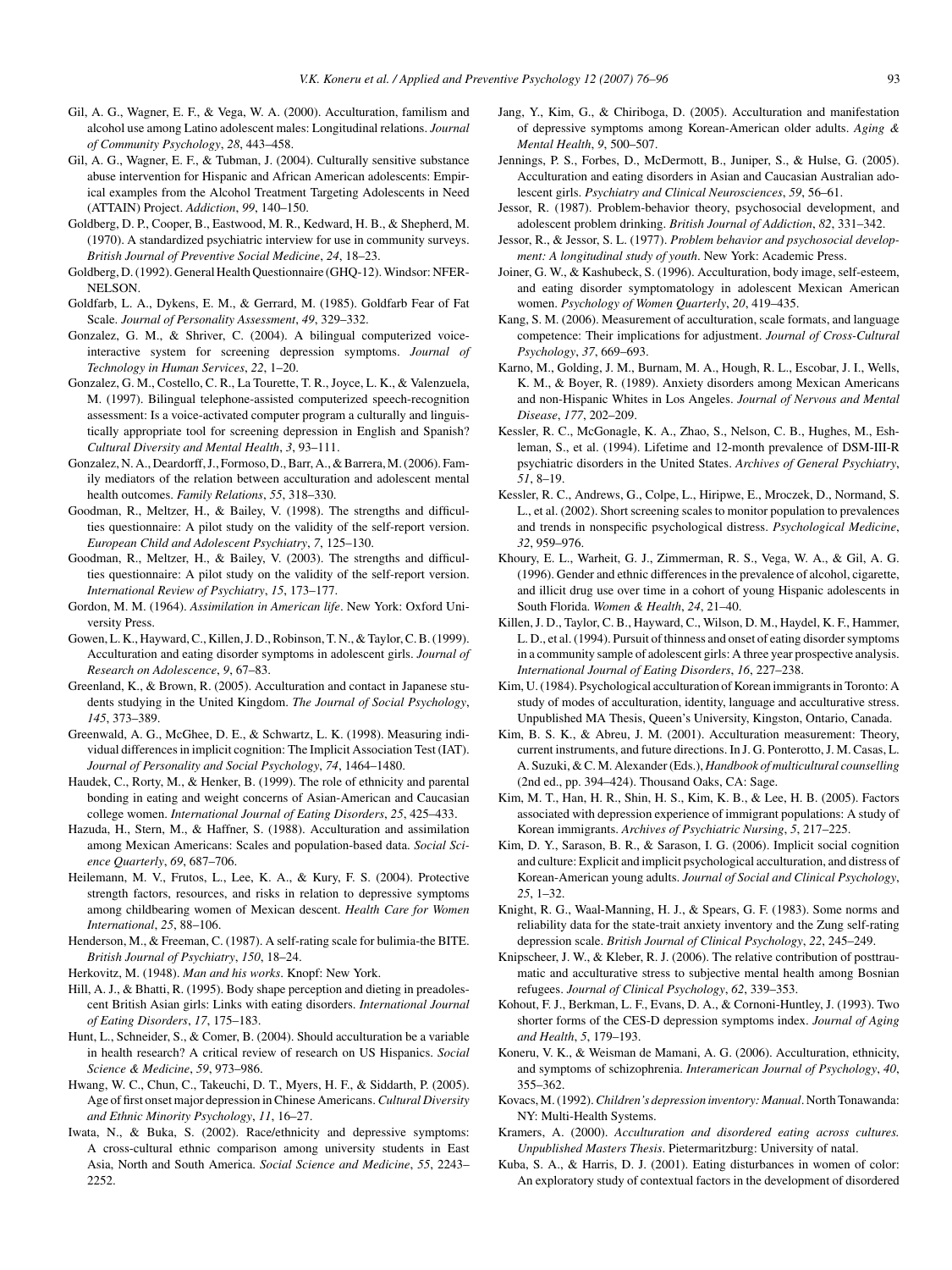<span id="page-18-0"></span>eating in Mexican American women. *Health Care for Women International*, *22*, 281–298.

- Kuo, W. H., Wilson, T. E., Holman, S., Fuentes-Afflick, E., O'Sullivan, M. J., & Minkoff, H. (2004). Depressive symptoms in the immediate postpartum period among Hispanic women in three U.S. cities. *Journal of Immigrant Health*, *6*, 145–153.
- Lambert, M.J., Hansen, N.B., Umpress, V., Lunnen, K., Okiishi, J., Burlingame, G.M. (1996). Administration and scoring manual for the outcome questionnaire (OQ-45.2). Stevenson, MD: American Professional Credentialing Services LLC.
- Landrine, H., & Klonoff, E. A. (1994). The African American acculturation scale: Development, reliability, and validity. *The Journal of Black Psychology*, *20*, 104–127.
- Lara, M., Gamboa, C., Kahramanian, M. I., Morales, L. S., & Hayes Bautista, D. E. (2005). Acculturation and Latino Health in the United States: A review of the literature and its sociopolitical contexts. *Annual Review of Public Health*, *26*, 367–397.
- Lau, A. S., McCabe, K. M., Yeh, M., Garland, A. F., Wood, P. A., & Hough, R. L. (2005). The acculturation gap-distress hypothesis among high risk Mexican American families. *Journal of Family Psychology*, *19*, 367–375.
- Lee, H. Y., Moon, A., & Knight, B. G. (2004). Depression among elderly Korean immigrants: Exploring socio-cultural factors. *Journal of Ethnic & Cultural Diversity in Social Work*, *13*, 1–26.
- Lee, J. S., Koeske, G. F., & Sales, E. (2004). Social support buffering of acculturative stress: A study of mental health symptoms among Korean international students. *International Journal of Intercultural Relations*, *28*, 399–414.
- Lester, R., & Petrie, T. A. (1995). Personality and physical correlates of bulimic symptomatology among Mexican American female college students. *Journal of Counseling Psychology*, *42*, 199–203.
- Liebkind, K., Jasinskaja-Lahti, I., & Solheim, E. (2004). Cultural identity, perceived discrimination, and parental support as determinants of immigrants' school adjustments: Vietnamese Youth in Finland. *Journal of Adolescent Research*, *19*, 635–656.
- Lopez, S. R., & Guarnaccia, P. J. J. (2000). Cultural psychopathology: Uncovering the social world of mental illness. *Annual Review of Psychology*, *51*, 571–598.
- MacLachlan, M., Smyth, C., Breen, F., & Madden, T. (2004). Temporal acculturation and mental health in modern Ireland. *International Journal of Social Psychiatry*, *50*, 345–350.
- Mak, W. W. S., & Zane, N. W. S. (2004). The phenomenon of somatization among community Chinese Americans. *Social Psychiatry and Psychiatric Epidemiology*, *39*, 967–974.
- Mak, W. W. S., Xiaohua Chen, S., Wong, E., & Zane, N. S. (2005). A psychosocial model of stress-distress relationship among Chinese Americans. *Journal of Social and Clinical Psychology*, *24*, 422–444.
- Marais, D. L., Wassenaar, D. R., & Kramers, A. L. (2003). Acculturation and eating disorder symptomatology in Black men and women. *Eating and Weight Disorders*, *8*, 44–54.
- Marin, G., & Gamba, R. J. (1996). A new measurement of acculturation for Hispanics: The bidimensional acculturation scale for Hispanics (BAS). *Hispanic Journal of Behavioral Sciences*, *18*, 297–316.
- Marin, G., Perez-Stable, E. J., & Marin, B. V. (1989). Cigarette smoking among San Francisco Hispanics: The role of acculturation and gender. *The American Journal of Public Health*, *79*, 196–198.
- Marin, G., Sabogal, F., Marin, B. V., Otero-Sabogal, R., & Perez-Stable, E. J. (1987). Development of a short acculturation scale for Hispanics. *Hispanic Journal of Behavioral Sciences*, *9*, 183–205.
- Martinez-Schallmoser, L., Telleen, S., & Macmullen, N. J. (2003). The effect of social support and acculturation on postpartum depression in Mexican American women. *Journal of Transcultural Nursing*, *14*, 329–338.
- Masten, W. G., Asidao, C. S., Jerome, W. W., Mosby, L., Caldwell-Colbert, A. T., Medina, M. Y., Hernandez, G., Chapman, R., Kirilla, C., & Ervin, S. (2004). Depression and acculturation in Mexican American and European American women. *Anales de Psicologia*, *20*, 15–21.
- McNaughton, D. B., Cowell, J. M., Gross, D., Fogg, L., & Ailey, S. H. (2004). The relationship between maternal and child mental health in Mexican immigrant families. *Research and Theory for Nursing Practice: An International Journal*, *18*, 229–242.
- McQueen, A., Getz, J. G., & Bray, J. H. (2003). Acculturation, substance use, and deviant behavior: Examining separation and family conflict as mediators. *Child Development*, *74*, 1737–1750.
- Mendoza, R. H. (1989). An empirical scale to measure type and degree of acculturation in Mexican-American adolescents and adults. *Journal of Cross-Cultural Psychology*, *20*, 372–385.
- Michaels Miller, A., Sorokin, O., Wang, E., Feetham, S., Choi, M., & Wilbur, J. (2006). Acculturation, social alienation, and depressed mood in midlife women from the former Soviet Union. *Research in Nursing & Health*, *29*, 134–146.
- Miranda, A. O., & Umhoefer, D. L. (1998). Depression and social interest differences between Latinos in dissimilar acculturation stages. *Journal of Mental Health Counseling*, *20*, 159–172.
- Mollica, R. F., Wyshak, G., de Marneffe, D., Khoun, F., & Lavelle, J. (1987). Indochinese versions of the Hopkins symptom checklist-25: A screening instrument for the psychiatric care of refugees. *American Journal of Psychiatry*, *144*, 497–500.
- Mooren, T.T.M., Knipscheer, J.W., Kamperman, A., Kleber, R.J., & Komproe, I. (2001). The lowlands acculturation scale: Validity of an adaptation measure among migrants in the Netherlands. In T.T.M. Mooren (ed.), The impact of war (pp. 49–70). Delft: Eburon.
- Moos, R. (1989). *Evaluating educational environments*. San Francisco: Jossey-Bass.
- Mouanoutoua, V. L., & Brown, L. G. (1995). Hopkins Symptom Checklist-25, Hmong version: A screening instrument for psychological distress. *Journal of Personality Assessment*, *64*, 376–383.
- Mumford, D. B., Whitehouse, A. M., & Platts, M. (1991). Sociocultural correlates of eating disorders among Asian schoolgirls in Bradford. *British Journal of Psychiatry*, *158*, 222–228.
- Nagel, K. L., & Jones, K. H. (1992). Sociocultural factors in the development of eating disorders. *Adolescence*, *27*, 107–113.
- Nangle, D. W., Johnson, W. G., Carr-Nangle, R. E., & Engler, L. B. (1994). Binge-eating disorder and the proposed DSM-IV criteria: Psychometric analysis of the Questionnaire of Eating and Weight Patterns. *International Journal of Eating Disorders*, *16*, 147–157.
- Navara, G. S., & James, S. (2005). Acculturative stress of missionaries: Does religious orientation affect religious coping and adjustment? *International Journal of Intercultural Relations*, *29*, 39–58.
- Neff, J. A., Hoppe, S. K., & Perea, P. (1987). Acculturation and alcohol use: drinking patterns and problems among Anglo and Mexican American male drinkers. *Hispanic Journal of Behavioral Sciences*, *9*, 151– 181.
- Newcomb, M. D., & Vargas Carmona, J. (2004). Adult trauma and HIV status among Latinas: Effects upon psychological adjustment and substance use. *AIDS and Behavior*, *8*, 417–428.
- Nguyen, L., & Peterson, C. (1993). Depressive symptoms among Vietnamese-American college students. *Journal of Social Psychology*, *133*, 65–71.
- Nieri, T., Kulis, S., Keith, V. M., & Hurdle, D. (2005). Body image, acculturation, and substance abuse among boys and girls in the Southwest. *The American Journal of Drug and Alcohol Abuse*, *31*, 617–639.
- Ogden, J., & Elder, C. (1998). The role of family status and ethnic group on body image and eating behavior. *International Journal of Eating Disorders*, *23*, 309–315.
- Olmedo, E. L., & Padilla, A. M. (1978). Empirical and construct validation of a measure of acculturation for Mexican-Americans. *Journal of Social Psychology*, *105*, 179–181.
- Oppedal, B., Roysamb, E., & Sam, D. L. (2004). The effect of acculturation and social support on change in mental health among young immigrants. *International Journal of Behavioral Development*, *28*, 481–494.
- Oppedal, B., Roysamb, E., & Heyerdahl, S. (2005). Ethnic group, acculturation, and psychiatric problems in young immigrants. *Journal of Child Psychology and Psychiatry*, *46*, 646–660.
- Ouarasse, O. A., & van de Vijver, F. J. R. (2004). Structure and function of the perceived acculturation context of young Moroccans in the Netherlands. *International Journal of Psychology*, *39*, 190–204.
- Parker, G., Chan, B., Tully, L., & Eisenbruch, M. (2005). Depression in the Chinese: The impact of acculturation. *Psychological Medicine*, *35*, 1475– 1483.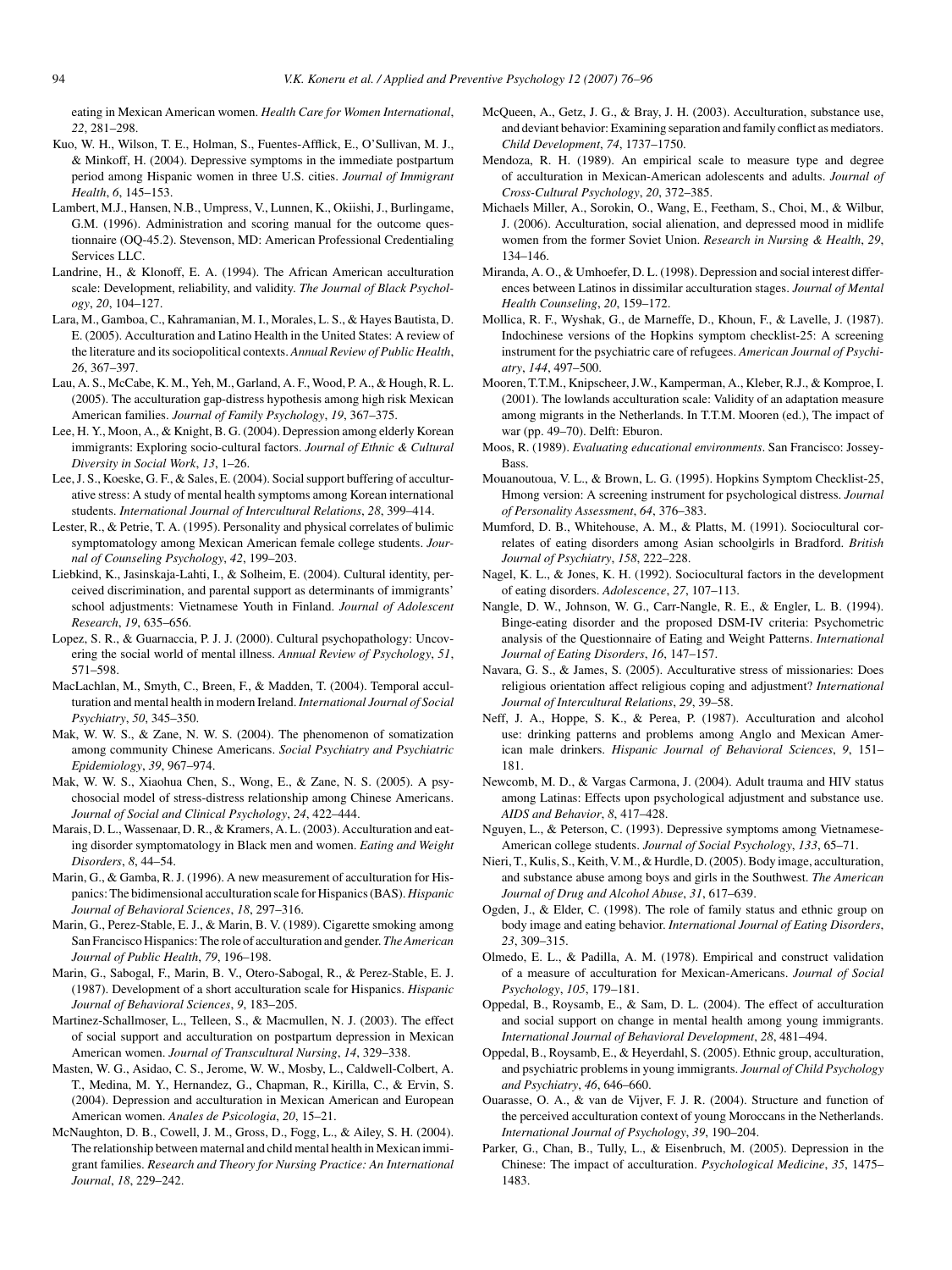- <span id="page-19-0"></span>Parker, G., Hilton, T., Bains, J., & Hadzi-Pavlovic, D. (2002). Cognitive based measures screening for depression in the medically ill: The DMI-10 and DMI-18. *Acta Psychiatrica Scandinavica*, *105*, 419–426.
- Phinney, J. S. (1992). The multigroup ethnic identity measure: A new scale for use with diverse groups. *Journal of Adolescent Research*, *7*, 156–176.
- Phinney, J. S., & Devich-Navarro, M. (1997). Variations in bicultural identification among African American and Mexican American adolescents. *Journal of Research on Adolescence*, *7*, 3–32.
- Pillay, Y. (2005). Racial identity as a predictor of the psychological health of African American students at a predominantly White university. *Journal of Black Psychology*, *31*, 46–66.
- Pumariega, A. J. (1986). Acculturation and eating attitudes in adolescent girls: A comparative and correlational study. *Journal of the American Academy of Child Psychiatry*, *25*, 276–279.
- Radloff, L. S. (1977). The CES-D scale: A self-report depression scale for research in the general population. *Applied Psychological Measurement*, *1*, 385–401.
- Rahman, O., & Rollock, D. (2004). Acculturation, competence, and mental health among South Asian students in the United States. *Multicultural Counseling and Development*, *32*, 130–142.
- Ramos, B. M. (2005). Acculturation and depression among Puerto Ricans in the mainland. *Social Work Research*, *29*, 95–105.
- Rathner, G., Tury, F., Szabo, P., Geyer, M., Rumfold, G., Forgacs, A., Sollner, W., & Plottner, G. (1995). Prevalence of eating disorders and minor psychiatric morbidity in Central Europe before the political changes in 1989: A crosscultural study. *Psychological Medicine*, *25*, 1027–1035.
- Reardon-Anderson, J., Capps, R., & Fix, M. (2002). *The health and well-being of children in immigrant families* The Urban Institute., pp. 1–7.
- Redfield, R., Linton, R., & Herskovits, M. (1936). Memorandum for the study of acculturation. *American Anthropologist*, *38*, 149–152.
- Reiss, S., Peterson, R. A., Gursky, D. M., & McNally, R. J. (1986). Anxiety sensitivity, anxiety frequency and the prediction of fearfulness. *Behavior Research and Therapy*, *24*, 1–8.
- Robbins, L. N., Wing, J., Wittchen, H. U., & Helzer, J. E. (1988). The composite international diagnostic interview: An epidemiologic instrument suitable for use in conjunction with different systems and in different cultures. *Archives of General Psychiatry*, *45*, 1069–1077.
- Reynolds, C. R., & Kamphaus, R. W. (1992). *Behavior Assessment System for Children manual*. Circle Pines: MN: American Guidance Services.
- Reynolds, C. R., & Richmond, B. O. (1985).*Revised Children's Manifest Anxiety Scale (RCMAS)*. Los Angeles: Western Psychological Services.
- Robinson Shurgot, G. S., & Knight, B. G. (2004). Preliminary study investigating acculturation, cultural values, and psychological distress in Latino caregivers of dementia patients. *Journal of Mental Health and Aging*, *10*, 183–194.
- Rodriguez Le Sage, M., & Townsend, A. (2004). Acculturation and depressive symptoms in Mexican American couples. *Diversity and Aging in the Social Environment*, *10*, 131–154.
- Rodriguez-Reimann, D. I., Nicassio, P., Reimann, J., Gallegos, P. I., & Olmedo, E. L. (2004). Acculturation and health beliefs of Mexican Americans regarding tuberculosis prevention. *Journal of Immigrant Health*, *6*, 51–62.
- Rogler, L. H., Cortes, D. E., & Malgady, R. G. (1991). Acculturation and mental health status among Hispanics: Convergence and new directions for research. *American Psychologist*, *46*, 585–597.
- Rosenberg, M. (1965). *Society and the adolescent self-image*. Princeton: NJ: Princeton University Press.
- Rosenberg, M. (1986). Conceiving the self. Melbourne: Krieger.
- Rudmin, F. W., & Ahmadzadeh, V. (2001). Psychometric critique of acculturation psychology: The case of Iranian immigrants in Norway. *Scandinavian Journal of Psychology*, *42*, 41–56.
- Rudmin, F. W. (2003). Critical history of the acculturation psychology of assimilation, separation, integration, and marginalization. *Review of General Psychology*, *7*, 3–37.
- Ryder, A. G., Alden, L. E., & Paulhus, D. L. (2000). Is acculturation unidimensional or multidimensional? A head-to-head comparison in the prediction of personality, self-identity, and adjustment. *Journal of Personality and Social Psychology*, *79*, 49–65.
- Ryff, C. D. (1989). Scales of psychological well-being. *Journal of Personality and Social Psychology*, *57*, 1069–1081.
- Safdar, S., Lay, C., & Struthers, W. (2003). The process of acculturation and basic goals: Testing a multidimensional individual difference acculturation model with Iranian immigrants in Canada. *Applied Psychology: An International Review*, *52*, 555–579.
- Sahi Iyer, D., & Haslam, N. (2003). Body image and eating disturbance among South Asian-American women: The role of racial teasing. *International Journal of Eating Disorders*, *34*, 142–147.
- Sakai, J. T., Ho, P. M., Shore, J. H., Risk, N. K., & Price, R. K. (2005). Asians in the United States: Substance dependence and use of substance-dependence treatment. *Journal of Substance Abuse Treatment*, *29*, 75–84.
- Salant, T., & Lauderdale, D. S. (2003). Measuring culture: A critical review of acculturation and health in Asian immigrant populations. *Social Science & Medicine*, *57*, 71–90.
- Sawrikar, P., & Hunt, C.J. (in review). Acculturation in multicultural Australia: Development and validation of the Acculturation Inventory. (INVACC).
- Sawrikar, P., & Hunt, C. J. (2005). The relationship between mental health, cultural identity and cultural values in non-English speaking background (NESB) Australian adolescents. *Behaviour Change*, *22*, 97–113.
- Segura, Y. L., Page, M. L., Neighbors, B. D., Nichols-Anderson, C., & Gillaspy, S. (2003). The importance of peers in alcohol use among Latino adolescents: The role of alcohol expectancies and acculturation. *Journal of Ethnicity in Substance Abuse*, *2*, 31–47.
- Shaffer, D., Fisher, P., Lucas, C. P., Dulcan, M. K., & Schwab-Stone, M. E. (2000). NIMH diagnostic interview schedule for children version IV (NIMH DISC-IV): Description, differences from previous versions, and reliability of some common diagnoses. *Journal of the American Academy of Child and Adolescent Psychiatry*, *39*, 28–38.
- Sheikh, J., & Yesavage, J. (1986). Geriatric depression scale: Recent evidence and development of a shorter version. *Clinical Gerontologist*, *5*, 165– 173.
- Shen, B. S., & Takeuchi, D. T. (2001). A structural model of acculturation and mental health status among Chinese Americans. *American Journal of Community Psychology*, *29*, 387–418.
- Snowden, L., & Hines, A. M. (1999). A scale to assess African American acculturation. *Journal of Black Psychology*, *25*, 36–47.
- So, D. W., & Wong, F. Y. (2006). Alcohol, drugs, and substance use among Asian-American college students. *Journal of Psychoactive Drugs*, *38*, 35–41.
- Sobell, L. C., & Sobell, M. B. (1992). *Timeline Followback: A technique for assessing self-reported alcohol consumption.* New Jersey: Humana Press.
- Sodowsky, G.R., & Lai, E.W.M. (1997). Asian immigrant variables and structural models of cross-cultural distress. In A. Booth, A.C. Crouter, & N. Landale (Eds.), Immigration and the family: Research and policy on U.S. immigrants (pp. 211-234). Mahwah, NJ: Erlbaum.
- Sodowsky, G. R., Lai, E. W., & Plake, B. (1991). Moderating effects of sociocultural variables on acculturation attitudes of Hispanics and Asian Americans. *Journal of Counseling & Development*, *70s*, 194–204.
- Sodowsky, G. R., & Plake, B. S. (1991). Psychometric properties of the American-International Relations Scale. *Educational and Psychological Measurement*, *51*, 207–216.
- Soh, N. L., Touyz, S. W., & Surgenor, L. J. (2006). Eating and body image disturbances across cultures: A review. *European Eating Disorders Review*, *14*, 54–65.
- Soriano, F.I., & Hough, R.L. (2000). New developments in acculturation measurement: An introduction to the Pan Acculturation Scale. Unpublished manuscript.
- Stark-Wrobleweski, K., Yanico, B. J., & Lupe, S. (2005). Acculturation, internalization of Western appearance norms, and eating pathology among Japanese and Chinese international student women. *Psychology of Women Quarterly*, *29*, 38–46.
- Stephenson, M. (2000). The development and validation of the Stephenson multi-group acculturation scale (SMAS). *Psychological Assessment*, *12*, 77–88.
- Striegel-Moore, R. H., Silberstein, L. R., & Rodin, J. (1986). Toward an understanding of risk factors for bulimia. *American Psychologist*, *41*, 246–261.
- Stunkard, A., Sorenson, T., & Schlusinger, F. (1983). Use of the Danish adoption register for the study of obesity and thinness. In S. Kety, L. P. Rowland, R. L. Sidman, & S. W. Matthysse (Eds.), *The genetics of neurological and psychiatric disorders* (pp. 115–120)). New York: Raven Press.